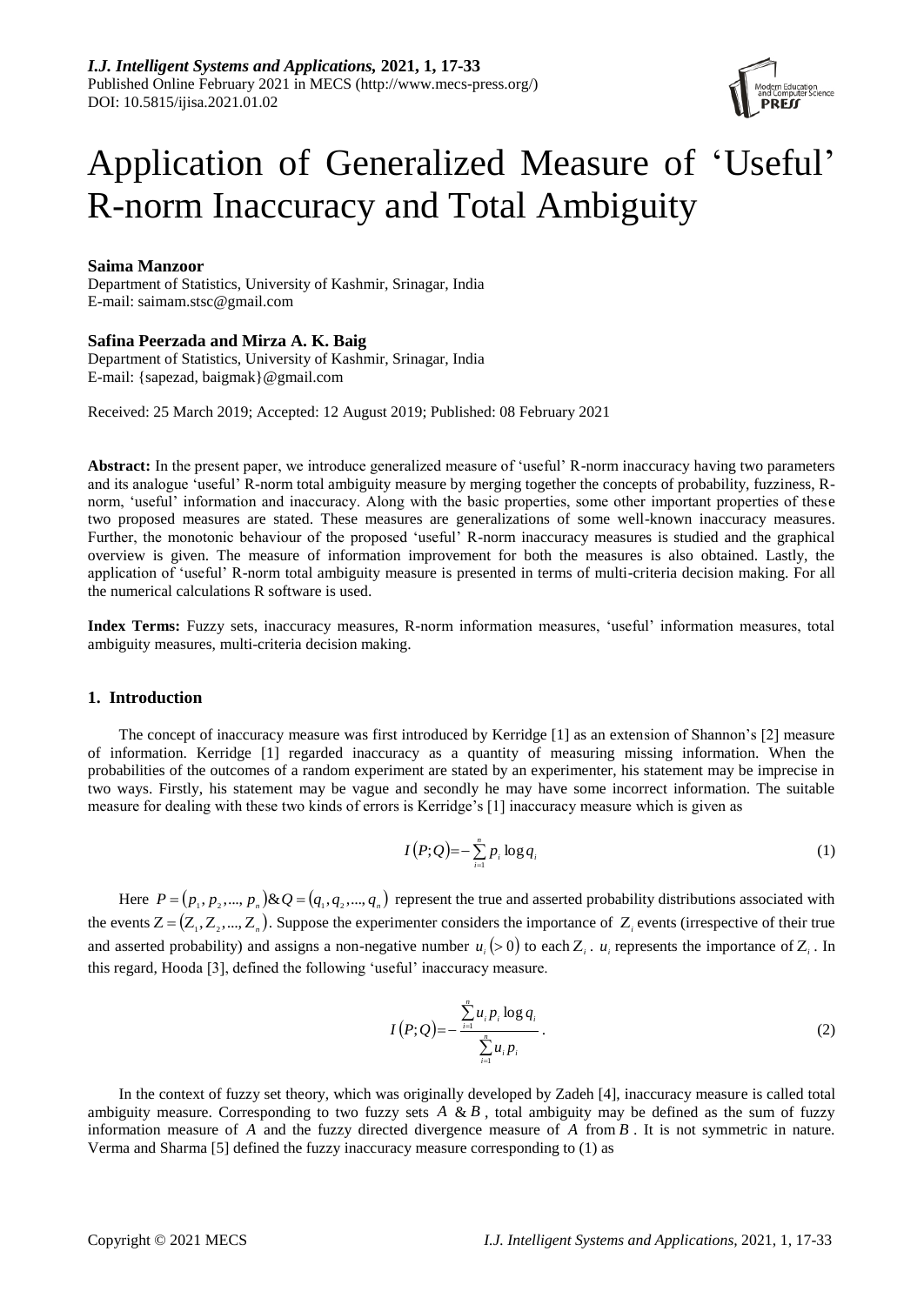$$
I(A;B) = -\frac{1}{n} \sum_{i=1}^{n} \left[ \mu_{A}(x_{i}) \log \mu_{B}(x_{i}) + (1 - \mu_{A}(x_{i})) \log(1 - \mu_{B}(x_{i})) \right].
$$
 (3)

Hooda and Sharma [6] proposed the inaccuracy measure in the context of R-norm information measure (RIM) [7] as

$$
I_{R}(P;Q) = \frac{R}{R-1} \left[ \left( \sum_{i=1}^{n} p_{i}^{R} q_{i}^{1-R} \right)^{\frac{1}{R}} - \left( \sum_{i=1}^{n} p_{i}^{R} \right)^{\frac{1}{R}} \right]; R > 0 \left( \neq 1 \right).
$$
 (4)

Then, Hooda and Bajaj [8] proposed the total ambiguity measure of (4) as

$$
I_{R}(A;B)=\frac{R}{R-1}\left[\sum_{i=1}^{n}\left\{1-\left(\mu_{A}^{R}(x_{i})+\left(1-\mu_{A}(x_{i})\right)^{R}\right)^{\frac{1}{R}}\right\}+\sum_{i=1}^{n}\left\{\left(\mu_{A}^{R}(x_{i})\mu_{B}^{1-R}(x_{i})+\left(1-\mu_{A}(x_{i})\right)^{R}\left(1-\mu_{B}(x_{i})\right)^{1-R}\right)^{\frac{1}{R}}-1\right\}\right]; R>0(\neq 1).
$$
(5)

In the present paper, we have generalized various important measures of 'useful' R-norm inaccuracy and 'useful' total ambiguity that is shown in Sub-Section *C* of Section II & Sub-Section *B* of Section III respectively. Further, the proposed 'useful' R-norm total ambiguity measure is successfully applied to MCDM technique.

 $\int (k_1k_1)^2 = \frac{k_1}{k_1} \sum_{k=1}^{\infty} [k_1(k_1)^2 \log_k(k_1 + k_1)^2 + \frac{k_1}{k_1} \sum_{k=1}^{\infty} [k_1k_1(k_1) + k_2k_2(k_1 + k_2)]$ <br>
Note that the transition and Sharma (6) payposed the interactions presence in the content of R summ information m Section wise break-up of the paper is described as: In the Section II the related work concerning the topic is given. This is followed by Section III in which we have proposed a new measure of 'useful' R-norm inaccuracy. Further, the properties, measure of information improvement, particular cases and the monotonic behaviour concerning the proposed measure are given in Sub-Sections *A*, *B*, *C* and *D* of Section III respectively. In Section IV, we have defined the fuzzy analogue of the measure presented in Section III along with its basic properties and particular cases that are shown in its subsequent Sub-Sections *A* and *B* respectively. Its Sub-Section *C* pertains to the introduction of R-norm fuzzy information improvement measure. In Sub-Section *D*, we have studied the monotonic behaviour of the 'useful' R-norm total ambiguity measure. In the last Sub-Section *E* of IV, we have presented the application of 'useful' R-norm total ambiguity measure. Finally, in Section V, conclusion of the paper is provided.

#### **2. Related Work**

Recently, authors like Verma and Sharma [9] proposed fuzzy inaccuracy measure and studied its application in terms of MCDM, Bhat et al. [10] developed noiseless coding theorems for generalized 'useful' fuzzy inaccuracy measure and in the following year, Bhat et al. [11] characterized a new generalized inaccuracy measure alongwith its average code-word length. Further, many others have proposed different measures of inaccuracy for varying situations.

#### **3. Generalized 'Useful' R-Norm Inaccuracy Measure**

Consider the 'useful' RIM defined by Sofi et al. [12]

$$
H_{R}^{\alpha,\beta}(P;U)=\frac{R+\alpha-\beta}{R-\beta}\left[1-\left\{\frac{\sum\limits_{i=1}^{n}u_{i}p_{i}^{\frac{R+\alpha-\beta}{\alpha}}}{\sum\limits_{i=1}^{n}u_{i}p_{i}}\right\};\ R>0(\neq 1);0<\alpha,\beta\leq 1; R\neq\beta; u_{i}>0. \tag{6}
$$

and the 'useful' R-norm directed divergence measure defined by Sofi et al. "unpublished" [13]

$$
D_{R}^{\alpha,\beta}(P:Q;U) = \frac{R+\alpha-\beta}{\beta-R} \left[1 - \left(\frac{\sum_{i=1}^{n} u_{i} p_{i}^{\frac{R+\alpha-\beta}{\alpha}} q_{i}^{1-\frac{R+\alpha-\beta}{\alpha}}}{\sum_{i=1}^{n} u_{i} p_{i}}\right)^{\frac{\alpha}{R+\alpha-\beta}}\right]; R > 0 \neq 1; 0 < \alpha, \beta \leq 1; R > \beta \& u_{i} > 0. \tag{7}
$$

Corresponding to (6) and (7), we define the following 'useful' R-norm inaccuracy measure (RIAM) having two parameters  $\alpha$  and  $\beta$ :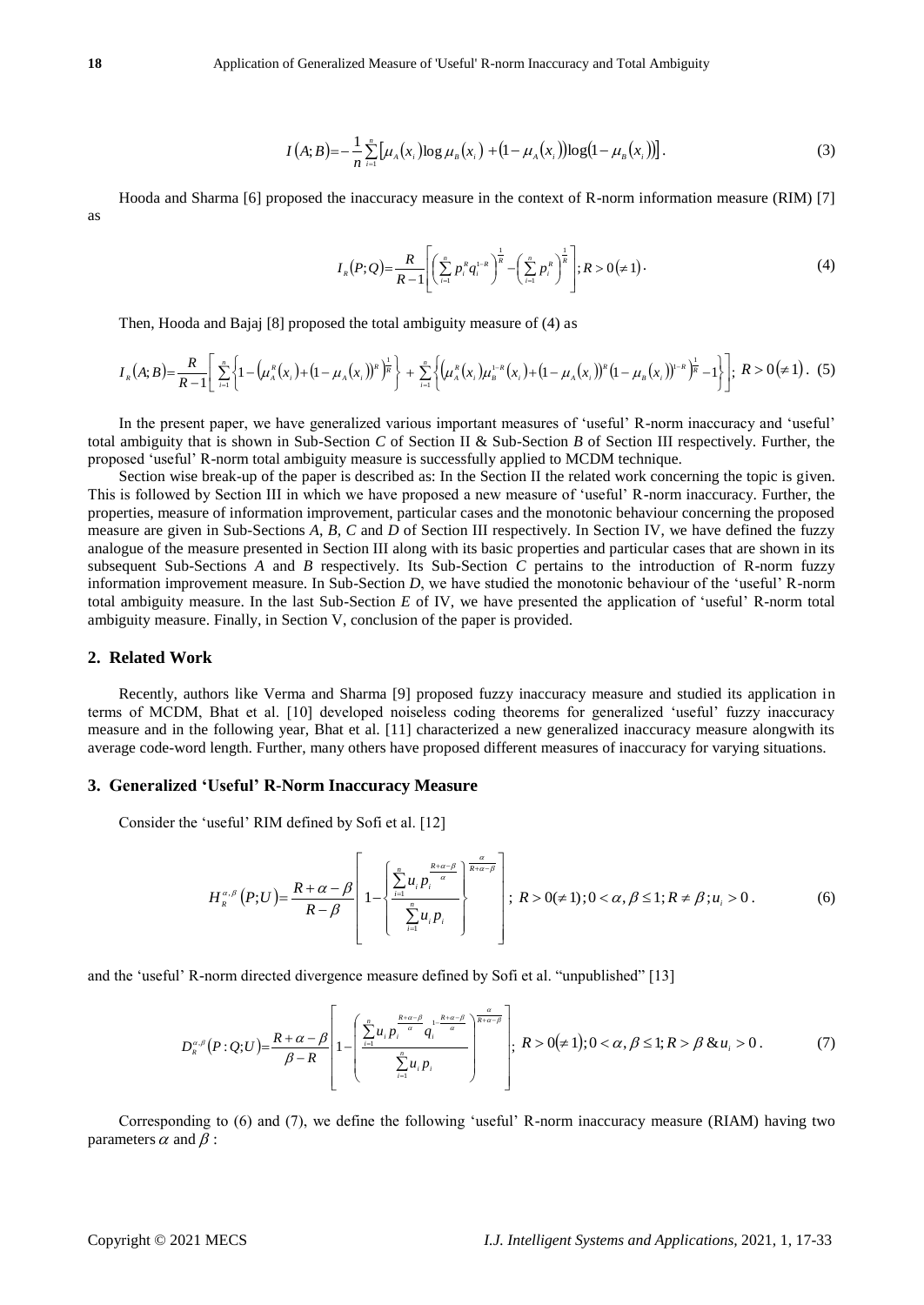$$
I_{\kappa}^{\alpha,\beta}(P;Q;U) = \frac{R+\alpha-\beta}{R-\beta} \left[ \left( \frac{\sum_{i=1}^{n} u_i p_i^{\frac{R+\alpha-\beta}{\alpha}} q_i^{1-\frac{R+\alpha-\beta}{\alpha}}}{\sum_{i=1}^{n} u_i p_i} - \left( \frac{\sum_{i=1}^{n} u_i p_i^{\frac{R+\alpha-\beta}{\alpha}}}{\sum_{i=1}^{n} u_i p_i} \right)^{\frac{\alpha}{R+\alpha-\beta}} \right]; R > 0 \neq 1; 0 < \alpha, \beta \leq 1; R > \beta \& u_i > 0. \tag{8}
$$

# *3.1. Properties of 'Useful' RIAM (8)*

- *1*) Non-negativity i.e.,  $I_R^{\alpha,\beta}(P;Q;U) \ge 0$ .
- 2)  $H_{R}^{\alpha,\beta}(P;U) \leq I_{R}^{\alpha,\beta}(P;Q;U).$
- 3)  $I_{R}^{\alpha,\beta}(P;Q;U)$  is symmetric function of its arguments.
- 4)  $I_{R}^{\alpha,\beta}(P;Q;U)$  has an infinite value if  $q_i = 0, p_i \neq 0 \& u_i \neq 0$  for any *i*.
- 5)  $I_{R}^{\alpha,\beta}(P;Q;U)$  has minimum value when  $q_i = p_i \,\forall i$ .
- 6)  $I_R^{\alpha,\beta}(P;Q;U)=0$  if and only if  $p_i = q_i = 1$  for one value and  $p_i = q_i = 0$  for all other  $i \& u_i \ge 0$ .

Table 1. For Properties 1, 2 & 3

| $p_i$ | $q_i$ | $u_i$          | $\alpha$ | B    | R    | $H_{\scriptscriptstyle R}^{\scriptscriptstyle \alpha,\beta}\left(P;U\right)$ | $I_{p}^{\alpha,\beta}(P;Q;U)$ | $I_{R}^{\alpha,\beta}(P^{S};Q^{S};U^{S})$ |
|-------|-------|----------------|----------|------|------|------------------------------------------------------------------------------|-------------------------------|-------------------------------------------|
| 0.13  | 0.23  | 5              | 0.23     | 0.34 | 0.65 | 0.9182                                                                       | 1.7569                        | 1.7569                                    |
| 0.03  | 0.11  | $\overline{2}$ | 0.45     | 0.51 | 70   | 1.1809                                                                       | 1.7127                        | 1.7127                                    |
| 0.41  | 0.17  | 4              | 0.20     | 0.20 | 11   | 0.6002                                                                       | 3.0417                        | 3.0417                                    |
| 0.15  | 0.30  |                | 0.92     | 0.85 | 100  | 0.5951                                                                       | 3.1142                        | 3.1142                                    |
| 0.18  | 0.05  | 3              | 0.88     | 0.27 | 140  | 0.5934                                                                       | 3.1382                        | 3.1382                                    |
| 0.10  | 0.14  | 6              | 0.15     | 0.95 | 13   | 0.5968                                                                       | 3.0890                        | 3.0890                                    |

- *1*)  $I_R^{\alpha,\beta}(P;Q;U) > 0$ .
- 2)  $I_{\kappa}^{\alpha,\beta}(P;Q;U) \rightarrow H_{\kappa}^{\alpha,\beta}(P;U)$  and
- 3) The proposed 'useful' RIAM satisfies symmetry property, that is,  $I_R^{\alpha,\beta}(P;Q;U)=I_R^{\alpha,\beta}(P^s;Q^s;U^s)$ . Here,  $I_{R}^{\alpha,\beta}(P^s;Q^s;U^s)$  represents the arrangement of elements of  $I_{R}^{\alpha,\beta}(P;Q;U)$ , in such a way that the one to one correspondence among the elements remains unchanged.

Table 2. Value of  $I_R^{\alpha,\beta}(P;Q;U)$  when  $q_i = 0, p_i \neq 0$  &  $u_i \neq 0$  for  $i = 3$ 

|                                                                                                                                   |              |              |              |              |              |           |                                                                                                              |                             | $I_{R}^{\alpha,\beta}(P;Q;U)=\frac{R+\alpha-\beta}{R-\beta}\left[\frac{1}{2}\frac{1}{2}u_{i}P_{i}\right]$ $-\left[\frac{1}{2}\frac{1}{2}u_{i}P_{i}\right]$ $\left[\frac{1}{2}R>0(\neq 1);0<\alpha,\beta\leq 1;R>\beta\&u_{i}>0.$                                                                 |  |
|-----------------------------------------------------------------------------------------------------------------------------------|--------------|--------------|--------------|--------------|--------------|-----------|--------------------------------------------------------------------------------------------------------------|-----------------------------|--------------------------------------------------------------------------------------------------------------------------------------------------------------------------------------------------------------------------------------------------------------------------------------------------|--|
| 3.1. Properties of 'Useful' RIAM (8)                                                                                              |              |              |              |              |              |           |                                                                                                              |                             |                                                                                                                                                                                                                                                                                                  |  |
| The 'useful' RIAM has the following properties:                                                                                   |              |              |              |              |              |           |                                                                                                              |                             |                                                                                                                                                                                                                                                                                                  |  |
|                                                                                                                                   |              |              |              |              |              |           |                                                                                                              |                             |                                                                                                                                                                                                                                                                                                  |  |
| 1) Non-negativity i.e., $I_{R}^{\alpha,\beta}(P;Q;U) \ge 0$ .                                                                     |              |              |              |              |              |           |                                                                                                              |                             |                                                                                                                                                                                                                                                                                                  |  |
| 2) $H_{\kappa}^{\alpha,\beta}(P;U) \leq I_{\kappa}^{\alpha,\beta}(P;Q;U)$ .                                                       |              |              |              |              |              |           |                                                                                                              |                             |                                                                                                                                                                                                                                                                                                  |  |
| 3) $I_{R}^{\alpha,\beta}(P;Q;U)$ is symmetric function of its arguments.                                                          |              |              |              |              |              |           |                                                                                                              |                             |                                                                                                                                                                                                                                                                                                  |  |
|                                                                                                                                   |              |              |              |              |              |           | 4) $I_{R}^{\alpha,\beta}(P;Q;U)$ has an infinite value if $q_i = 0$ , $p_i \neq 0$ & $u_i \neq 0$ for any i. |                             |                                                                                                                                                                                                                                                                                                  |  |
| 5) $I_{R}^{\alpha,\beta}(P;Q;U)$ has minimum value when $q_i = p_i \,\forall i$ .                                                 |              |              |              |              |              |           |                                                                                                              |                             |                                                                                                                                                                                                                                                                                                  |  |
|                                                                                                                                   |              |              |              |              |              |           |                                                                                                              |                             | 6) $I_{R}^{\alpha,\beta}(P;Q;U)=0$ if and only if $p_i = q_i = 1$ for one value and $p_i = q_i = 0$ for all other $i \& u_i \ge 0$ .                                                                                                                                                             |  |
| hypothetical data.                                                                                                                |              |              |              |              |              |           |                                                                                                              |                             | With the help of following tables, the above properties are verified for the measure (8) by considering a                                                                                                                                                                                        |  |
| Table 1. For Properties 1, 2 & 3                                                                                                  |              |              |              |              |              |           |                                                                                                              |                             |                                                                                                                                                                                                                                                                                                  |  |
|                                                                                                                                   | $P_i$        | $q_i$        | $u_i$        | $\alpha$     | β            | R         | $H_{R}^{\alpha,\beta}(P;U)$                                                                                  | $I^{\alpha,\beta}_R(P;Q;U)$ | $I^{\alpha,\beta}_R(P^S;Q^S;U^S)$                                                                                                                                                                                                                                                                |  |
|                                                                                                                                   | 0.13         | 0.23         | 5            | 0.23         | 0.34         | 0.65      | 0.9182                                                                                                       | 1.7569                      | 1.7569                                                                                                                                                                                                                                                                                           |  |
|                                                                                                                                   | 0.03         | 0.11         | 2            | 0.45         | 0.51         | 70        | 1.1809                                                                                                       | 1.7127                      | 1.7127                                                                                                                                                                                                                                                                                           |  |
|                                                                                                                                   | 0.41<br>0.15 | 0.17<br>0.30 | 4<br>1       | 0.20<br>0.92 | 0.20<br>0.85 | 11<br>100 | 0.6002<br>0.5951                                                                                             | 3.0417<br>3.1142            | 3.0417<br>3.1142                                                                                                                                                                                                                                                                                 |  |
|                                                                                                                                   | 0.18         | 0.05         | 3            | 0.88         | 0.27         | 140       | 0.5934                                                                                                       | 3.1382                      | 3.1382                                                                                                                                                                                                                                                                                           |  |
|                                                                                                                                   | 0.10         | 0.14         | 6            | 0.15         | 0.95         | 13        | 0.5968                                                                                                       | 3.0890                      | 3.0890                                                                                                                                                                                                                                                                                           |  |
| 1) $I_{\scriptscriptstyle R}^{\alpha,\beta}(P;Q;U) > 0$ .<br>2) $I_{\nu}^{\alpha,\beta}(P;Q;U) > H_{\nu}^{\alpha,\beta}(P;U)$ and |              |              |              |              |              |           | correspondence among the elements remains unchanged.                                                         |                             | The proposed 'useful' RIAM satisfies symmetry property, that is, $I_{R}^{\alpha,\beta}(P;Q;U)=I_{R}^{\alpha,\beta}(P^{s};Q^{s};U^{s})$ . Here<br>$I_{R}^{\alpha,\beta}(P^s;Q^s;U^s)$ represents the arrangement of elements of $I_{R}^{\alpha,\beta}(P;Q;U)$ , in such a way that the one to one |  |
| Table 2. Value of $I_R^{\alpha,\beta}(P;Q;U)$ when $q_i = 0, p_i \neq 0$ & $u_i \neq 0$ for $i = 3$                               |              |              |              |              |              |           |                                                                                                              |                             |                                                                                                                                                                                                                                                                                                  |  |
|                                                                                                                                   | $p_i$        |              | $q_i$        | $u_i$        |              | $\alpha$  | $\beta$                                                                                                      | R                           | $I^{\alpha,\beta}_\kappa(P;Q;U)$                                                                                                                                                                                                                                                                 |  |
|                                                                                                                                   | 0.13<br>0.03 |              | 0.23<br>0.11 | 5            | 2            | 0.23      | 0.34                                                                                                         | 0.65                        | $\infty$                                                                                                                                                                                                                                                                                         |  |
|                                                                                                                                   | 0.41         |              | 0.00         | 4            |              |           |                                                                                                              |                             |                                                                                                                                                                                                                                                                                                  |  |
|                                                                                                                                   | 0.15         |              | 0.47         | 1            |              | 0.45      | 0.51                                                                                                         | 70                          | $\infty$                                                                                                                                                                                                                                                                                         |  |
|                                                                                                                                   | 0.18         |              | 0.05         |              | 3            | 0.92      | 0.85                                                                                                         | 100                         | $\infty$                                                                                                                                                                                                                                                                                         |  |
|                                                                                                                                   | 0.10         |              | 0.14         | 6            |              |           |                                                                                                              |                             |                                                                                                                                                                                                                                                                                                  |  |
|                                                                                                                                   |              |              |              |              |              |           |                                                                                                              |                             | It is clear from Table 2 that when $q_i = 0$ for any i, (whatever be the values of $\alpha, \beta \& R$ ), we get $I^{\alpha, \beta}_{R}(P; Q; U) = \infty$ .                                                                                                                                    |  |
| Copyright © 2021 MECS                                                                                                             |              |              |              |              |              |           |                                                                                                              |                             | I.J. Intelligent Systems and Applications, 2021, 1, 17-33                                                                                                                                                                                                                                        |  |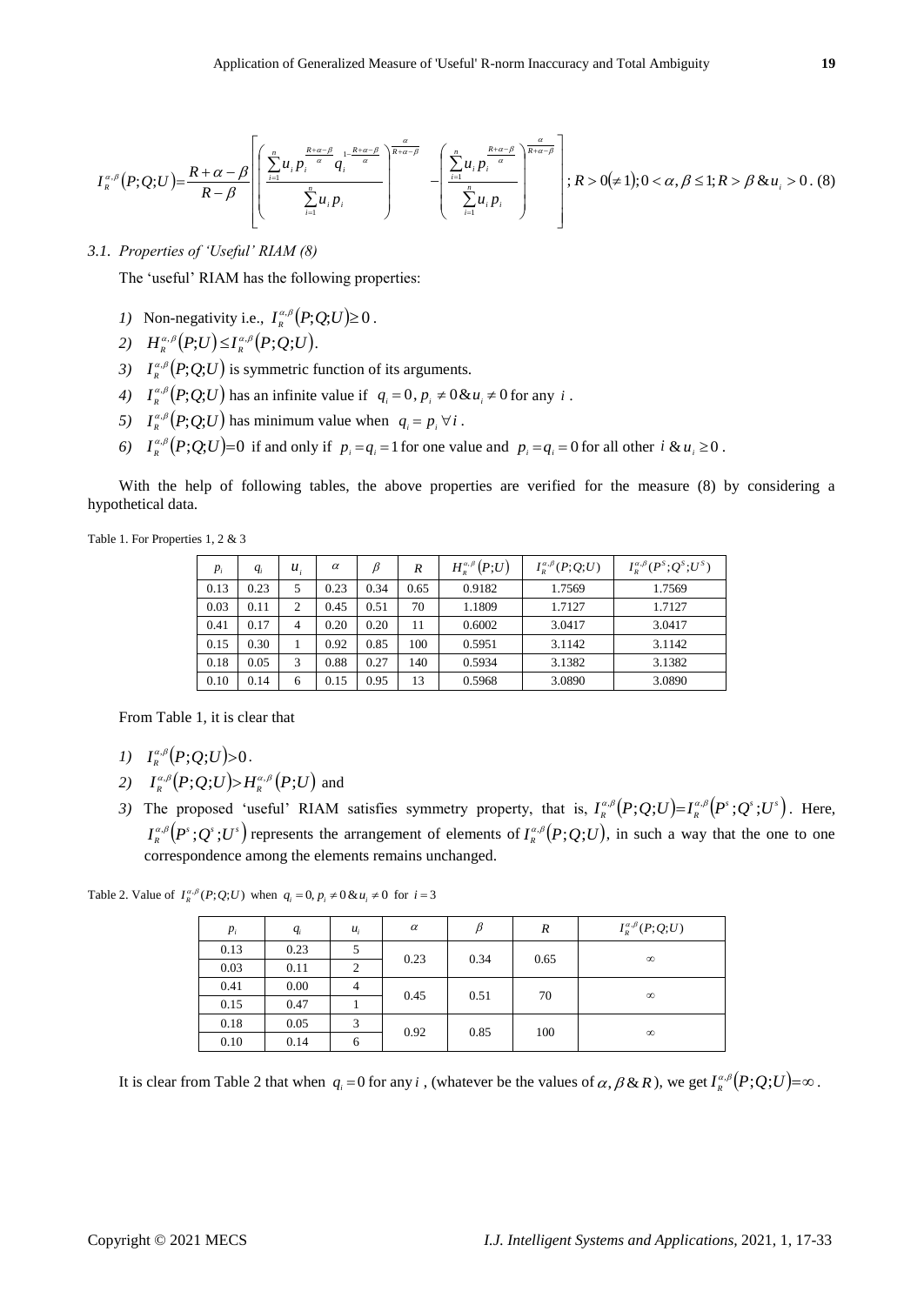Table 3. For Property 5

| $P_i$ | $q_i$ | $u_i$          | $\alpha$ | $\beta$ | $\boldsymbol{R}$ | $I^{\alpha,\beta}_R(P;Q;U)$ | $H^{\alpha,\beta}_R(P;U)$ | $D_{R}^{\alpha,\beta}(P:Q;U)$ |
|-------|-------|----------------|----------|---------|------------------|-----------------------------|---------------------------|-------------------------------|
| 0.23  | 0.23  | 5              | 0.23     | 0.34    | 0.65             | 1.0726                      | 1.0726                    | 0.0                           |
| 0.11  | 0.11  | $\overline{2}$ |          |         |                  |                             |                           |                               |
| 0.17  | 0.17  | $\overline{4}$ | 0.45     | 0.51    | 70               | 0.7068                      | 0.7068                    | 0.0                           |
| 0.30  | 0.30  | $\mathbf{1}$   |          |         |                  |                             |                           |                               |
| 0.05  | 0.05  | 3              | 0.92     | 0.85    | 100              | 0.7098                      | 0.7098                    | 0.0                           |
| 0.14  | 0.14  | 6              |          |         |                  |                             |                           |                               |

We can see from the Table 3 that when  $q_i = p_i \forall i$ , divergence term becomes zero and thus  $I_{R}^{\alpha,\beta}(P;Q;U) = H_{R}^{\alpha,\beta}(P;U)$ . This gives the minimum value of  $I_{R}^{\alpha,\beta}(P;Q;U)$ .

*Property 6:*  $I_{R}^{\alpha,\beta}(P;Q;U)=0$  if and only if  $p_i = q_i = 1$  for one value and  $p_i = q_i = 0 \forall i \& u_i \ge 0$ . Suppose  $p_i = q_i = 1$  for  $i = 1$  and for  $i = 2, 3, ..., n$ ;  $p_i = q_i = 0$ , we have

$$
I_{R}^{\alpha,\beta}(P;Q;U) = \frac{R+\alpha-\beta}{R-\beta} \left[ \left( \frac{u_{1}p_{1}^{\frac{R+\alpha-\beta}{\alpha}} u_{1}^{1-\frac{R+\alpha-\beta}{\alpha}}}{u_{1}p_{1}} \right)^{\frac{\alpha}{R+\alpha-\beta}} - \left( \frac{u_{1}p_{1}^{\frac{R+\alpha-\beta}{\alpha}}}{u_{1}p_{1}} \right)^{\frac{\alpha}{R+\alpha-\beta}} + \frac{R+\alpha-\beta}{R-\beta} \left[ \left( \frac{\sum_{i=2}^{n} u_{i}p_{i}^{\frac{R+\alpha-\beta}{\alpha}} u_{i}^{1-\frac{R+\alpha-\beta}{\alpha}}}{\sum_{i=2}^{n} u_{i}p_{i}} \right)^{\frac{\alpha}{R+\alpha-\beta}} - \left( \frac{u_{1}p_{1}^{\frac{R+\alpha-\beta}{\alpha}}}{u_{1}p_{1}} \right)^{\frac{\alpha}{R+\alpha-\beta}} - \left( \frac{u_{1}p_{1}^{\frac{R+\alpha-\beta}{\alpha}}}{u_{1}p_{1}} \right)^{\frac{\alpha}{R+\alpha-\beta}} + 0, \text{ since } p_{1} = q_{1} = 1 \Rightarrow I_{R}^{\alpha,\beta}(P;Q;U) = 0. \quad (9)
$$

Hence, the result follows.

# *3.2. Measure of Information Improvement*

The measure of information improvement (MII) was given by Theil [14] as

$$
D(P;Q;U) - D(P;R;U). \tag{10}
$$

where *P* and *Q* are the respective observed and predicted probability distributions of a random variable and *R* represents the revised probability distribution of *Q*. Corresponding to the 'useful' R-norm DDM defined in (7), we define the following 'useful' R-norm MII as

$$
D_{R}^{\alpha,\beta}(P;Q;U) - D_{R}^{\alpha,\beta}(P;R;U) = \frac{R+\alpha-\beta}{\beta-R} \left[ 1 - \left( \frac{\sum_{i=1}^{n} u_{i} p_{i}^{\frac{R+\alpha-\beta}{\alpha}} q_{i}^{\frac{1-R+\alpha-\beta}{\alpha}}}{\sum_{i=1}^{n} u_{i} p_{i}} \right)^{\frac{n}{R+\alpha-\beta}} \right]
$$

$$
-\frac{R+\alpha-\beta}{\beta-R} \left[ 1 - \left( \frac{\sum_{i=1}^{n} u_{i} p_{i}^{\frac{R+\alpha-\beta}{\alpha}} r_{i}^{\frac{1-R+\alpha-\beta}{\alpha}}}{\sum_{i=1}^{n} u_{i} p_{i}} \right)^{\frac{\alpha}{R+\alpha-\beta}} \right]; R > 0 \neq 1; 0 < \alpha, \beta \leq 1; R > \beta \& u_{i} > 0. \tag{11}
$$

- *3.3. Particular Cases of 'Useful' RIAM Defined in (8)*
	- For  $u_i = 1$ , the proposed measure (8) reduces to the RIAM defined by Peerzada et al. [15].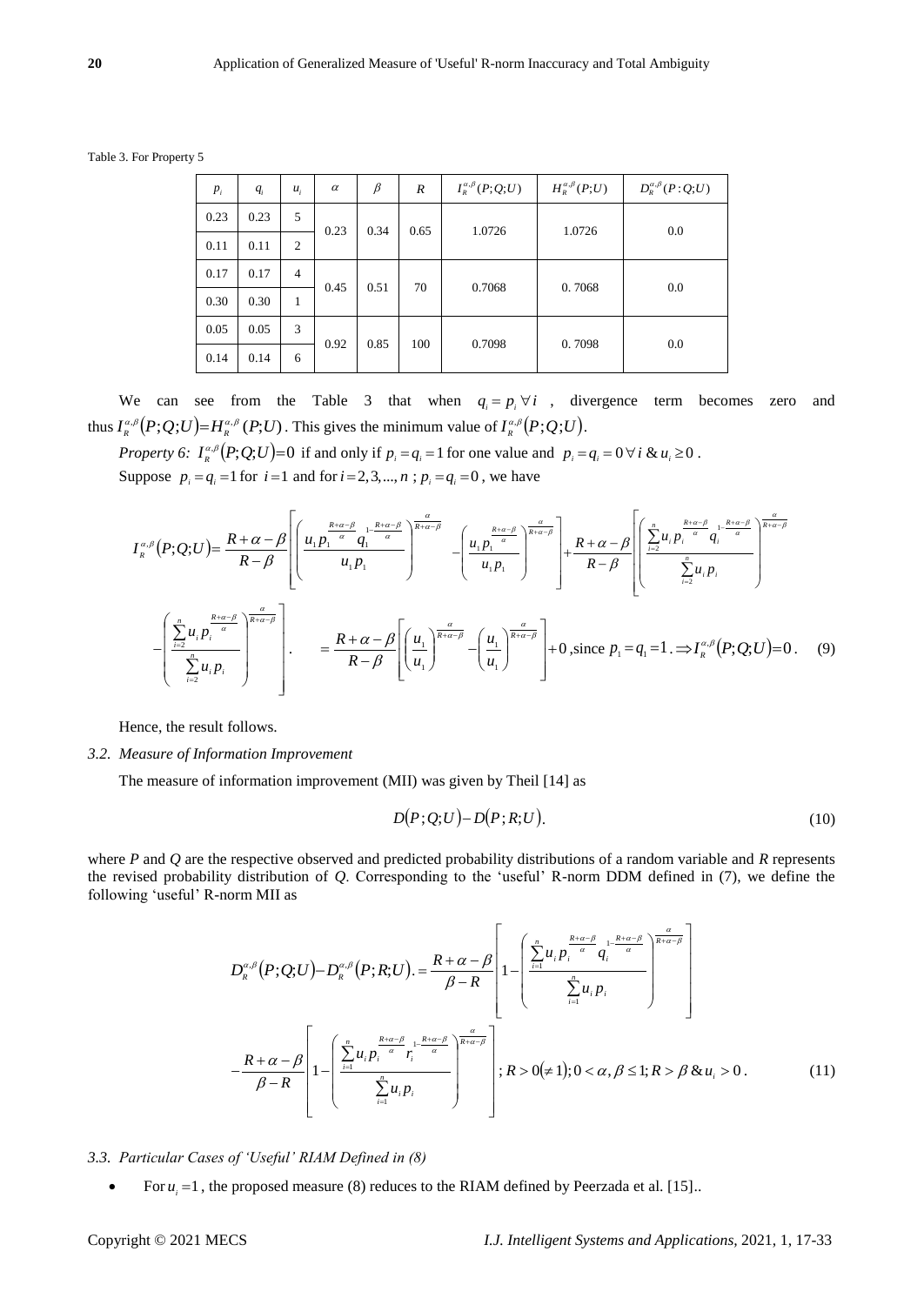- For  $\alpha = 1$ ,  $\beta = 1 \& u_i = 1$ , the 'useful' RIAM (8) reduces to (4).
- For  $\alpha = 1$ ,  $\beta = 1 \& R \rightarrow 1$ , the 'useful' RIAM (8) reduces to (2).
- For  $\alpha = 1$ ,  $\beta = 1$ ,  $u_i = 1$  &  $R \rightarrow 1$ , 'useful' RIAM (8) reduces to (1).

#### *3.4. Monotone Behaviour of 'Useful' RIAM Defined in (8)*

We study the monotonic nature of the proposed measures in the given limits of  $R$ ,  $\alpha$  and  $\beta$ . We take two probability distributions  $P \& Q$ :  $P = (0.41, 0.13, 0.10, 0.18, 0.15, 0.03)$ ,  $Q = (0.23, 0.05, 0.14, 0.30, 0.17, 0.11)$  with utility distribution  $U = (5, 2, 4, 1, 3, 6)$  and  $n = 6$ . The results are given in the following tables by taking various values of R,  $\alpha$  and  $\beta$ .

Table 4. Values of Measure (8) for Fixed  $\alpha \& \beta$ 

|                                                                      | 0.95   |        | 20     | 47     | 62     | 100    | 120    | 140    |
|----------------------------------------------------------------------|--------|--------|--------|--------|--------|--------|--------|--------|
| $I^{0.96,0.20}_\nu(P;Q;U)$                                           | .3569  | .5086  | .8672  | 2.0447 | 2.0787 | 2.1201 | 2.1316 | 2.1398 |
| $I^{\scriptscriptstyle{0.59,0.59}}_{{\scriptscriptstyle{R}}}(P;Q;U)$ | .3865  | .6502  | .9793  | 2.0983 | 2.1202 | 2.1465 | 2.1537 | 2.1589 |
| $I^{0.62,0.81}_{_R}\!(P;Q;U)$                                        | 1.7115 | 2.2621 | 2.4266 | 2.4791 | 2.4886 | 2.5000 | 2.5030 | 2.5053 |





From Table 4, we can clearly see that as we increase the value of *R* and keep  $\alpha \& \beta$  fixed; the 'useful' RIAM defined in (8) shows an increasing trend. Although, the value of measure (8) changes if we alter the values of  $\alpha \& \beta$  but the trend (that is increasing) remains the same. This increasing nature of measure  $(8)$  with respect to varying  $\vec{R}$  is depicted in the Fig. 1 by taking values of  $\alpha \& \beta$  as (0.96,0.20),(0.59,0.59)  $\& (0.62, 0.81)$  respectively.

|  |  | Table 5. Values of Measure (8) for Fixed R and $\beta$ |  |  |  |  |  |  |
|--|--|--------------------------------------------------------|--|--|--|--|--|--|
|--|--|--------------------------------------------------------|--|--|--|--|--|--|

| $\alpha$                                                                                 | 0.1    | $_{0.2}$ | 0.3    | 0.4    | 0.5    | 0.6    | 0.7   | 0.8   | 0.9   | $_{1.0}$ |
|------------------------------------------------------------------------------------------|--------|----------|--------|--------|--------|--------|-------|-------|-------|----------|
| $I_3^{\alpha,0.02}(P;Q;U)$                                                               | .9590  | .7636    | .6182  | .5235  | .4623  | .4207  | .3910 | .3692 | .3528 | .3404    |
| $I_8^{\alpha,0.89}(P;Q;U)$                                                               | 2.0889 | .9941    | .9051  | .8223  | .7472  | .6817  | .6261 | .5798 | .5415 | .5097    |
| $I^{\scriptscriptstyle \alpha, 0.52}_{\scriptscriptstyle 23}\big(P;Q;U\big)$<br>$1_{23}$ | 2.1573 | 2.1253   | 2.0939 | 2.0631 | 2.0330 | 2.0035 | .9745 | .9461 | .9183 | .8911    |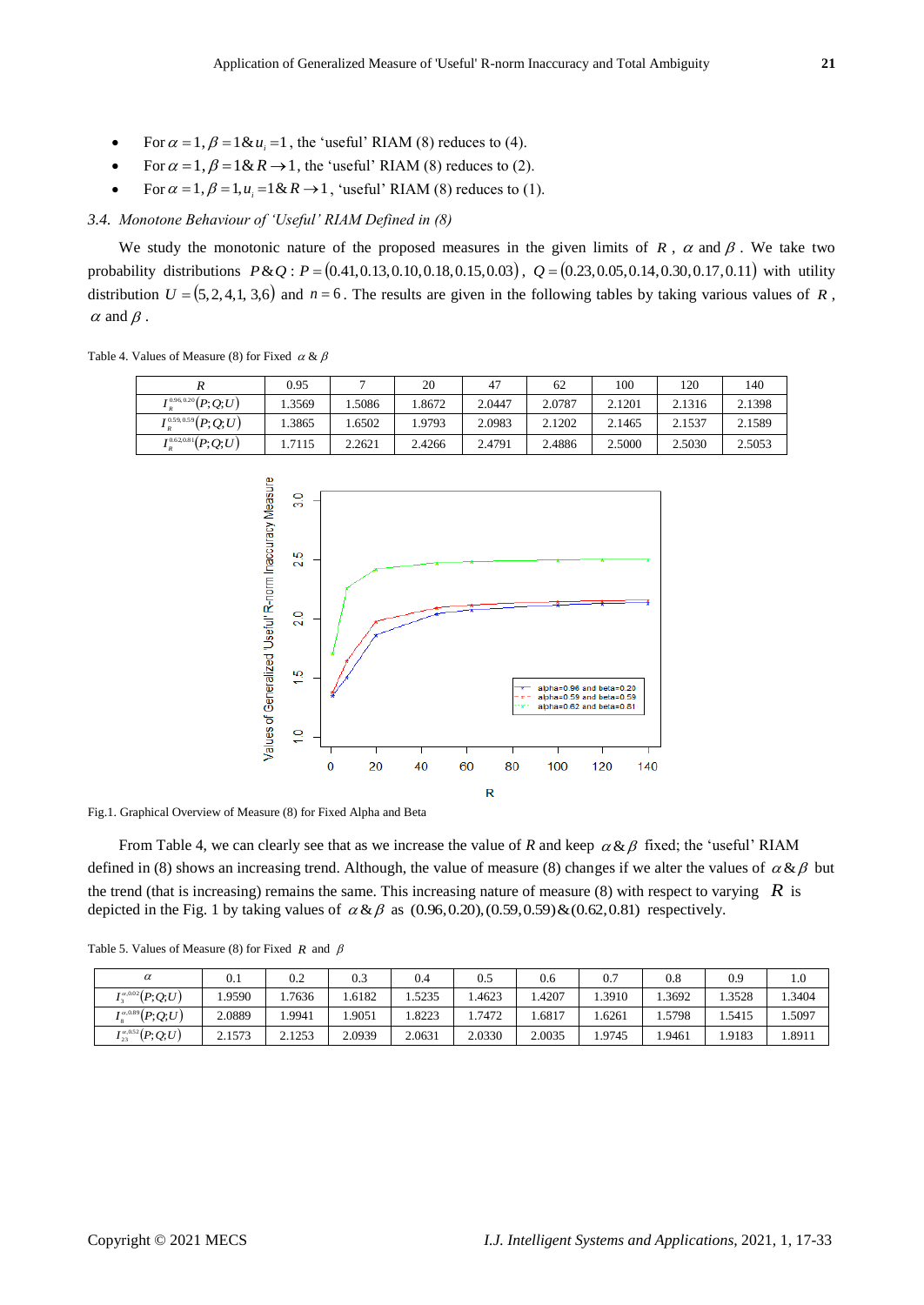

Fig.2. Graphical Overview of Measure (8) for Fixed *R* and Beta

From Table 5, we can easily state that as the value of  $\alpha$  increases (R and  $\beta$  are fixed), measure (8) decreases. This relation exists for different possible values of R and  $\beta$ . Thus, there is a negative relation between  $\alpha$  and the measure (8). This relation is depicted in the Fig. 2 by taking values of R and  $\beta$  as (3,0.02), (8,0.89)&(23,0.52) respectively.

Table 6. For Fixed  $R$  and  $\alpha$ 

|                                         | 0.1   | 0.2   | 0.3   | 0.4   | 0.5   | 0.6    | 0.7   | 0.8   | 0.9    | $1.0\,$ |
|-----------------------------------------|-------|-------|-------|-------|-------|--------|-------|-------|--------|---------|
| $I^{0.12 \beta}_2(P;Q;U)$               | .7844 | .7659 | .7459 | .7243 | .7011 | .6760  | .6492 | .6206 | .5903  | .5585   |
| $I_{11}^{0.15,\beta}\bigl(P;Q;U\bigr)$  | .8772 | .8746 | .8720 | .8693 | .8666 | .8639  | .8611 | .8582 | 1.8553 | .8524   |
| $I_{23}^{0.98\beta}(P;Q;U)$<br>$1_{23}$ | .9014 | .9002 | .8991 | .8979 | .8968 | 1.8955 | .8943 | .8931 | . 8919 | .8907   |



Fig.3. Graphical Overview of Measure (8) for Fixed *R* and Beta

From Table 6, we can easily state that as the value of  $\beta$  increases (R and  $\alpha$  are fixed), the value of measure (8) decreases. Thus there is a negative relation between  $\beta$  and the measure (8). This relation is depicted in the Fig. 3 by taking values of R and  $\alpha$  as  $(2,0.12),(11,0.51)$  &  $(23,0.98)$  respectively.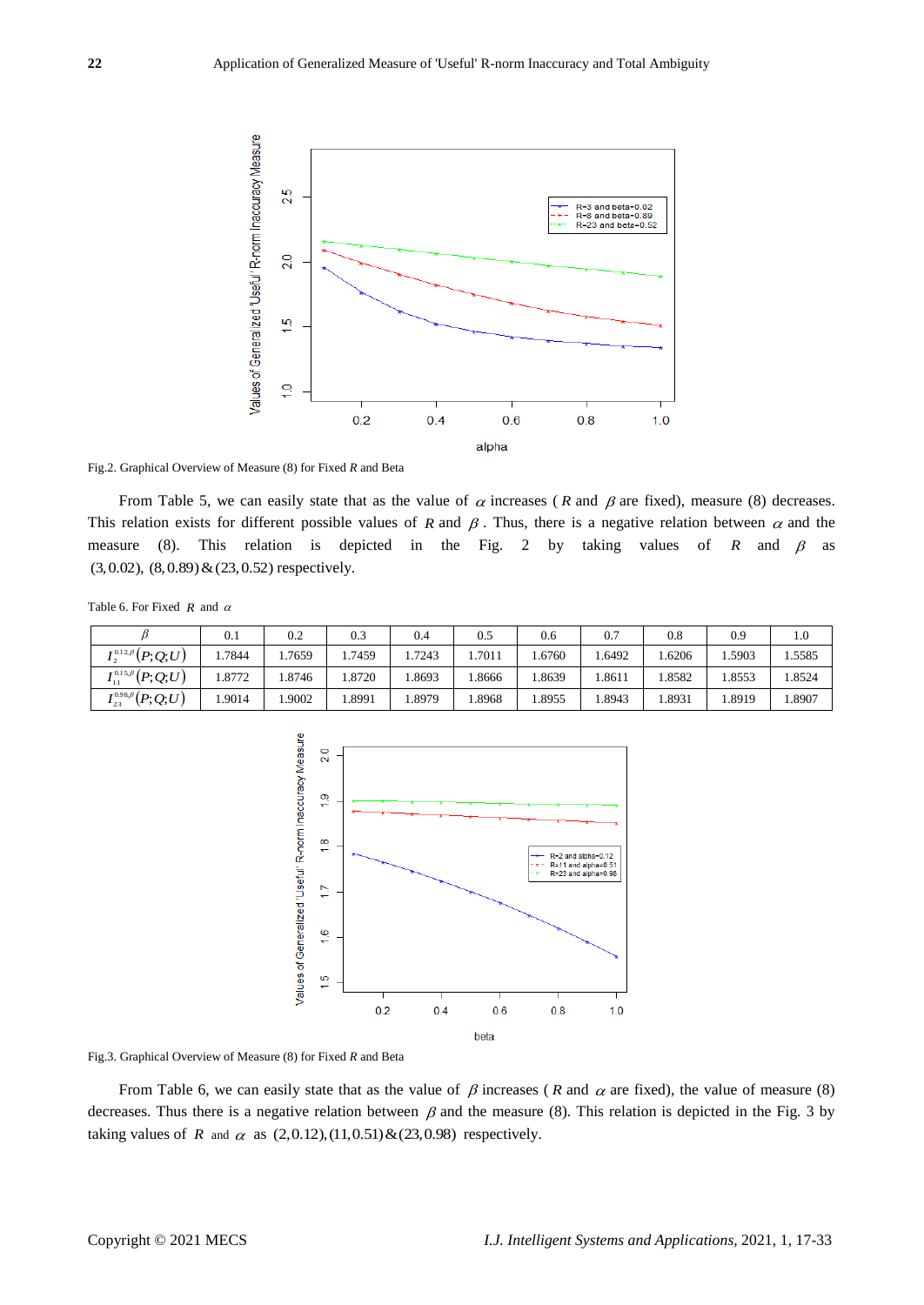# **4. Generalized Measure of 'Useful' R-Norm Total Ambiguity**

Consider the 'useful' RFIM defined by Sofi et al. [16]

$$
H_{\kappa}^{\alpha,\beta}(A;U) = \frac{R+\alpha-\beta}{R-\beta} \left[ \frac{n \sum_{i=1}^{n} u_i \left[ 1 - \left\{ \mu_{\lambda}^{\frac{R+\alpha-\beta}{\alpha}}(x_i) + (1-\mu_{\lambda}(x_i))^{\frac{R+\alpha-\beta}{\alpha}} \right\}^{\frac{\alpha}{R+\alpha-\beta}} \right]}{\sum_{i=1}^{n} u_i} \right]; \ \ R > 0 \ (\neq 1); \ 0 < (\alpha,\beta) \leq 1 \ \& \ u_i > 0 \tag{12}
$$

and the 'useful' R-norm fuzzy directed divergence measure defined by Sofi et al. "unpublished" [13]:

$$
D_{R}^{\alpha,\beta}(A,B;U) = \frac{R+\alpha-\beta}{\beta-R} \left[ \frac{n_{\sum_{i=1}^{n}u_{i}}}{\sum_{i=1}^{n}u_{i}} \left\{ 1 - \left( \mu_{A}^{\frac{R+\alpha-\beta}{\alpha}}(x_{i})\mu_{B}^{\frac{1-k+\alpha-\beta}{\alpha}}(x_{i}) + (1-\mu_{A}(x_{i}))^{\frac{R+\alpha-\beta}{\alpha}}(1-\mu_{B}(x_{i}))^{\frac{R+\alpha-\beta}{\alpha}} \right) \frac{\alpha}{R+\alpha-\beta} \right\} \right];
$$
  
  $R > 0(\neq 1); 0 < \alpha, \beta \leq 1; (R+\alpha) > \beta \& u_{i} > 0.$  (13)

Corresponding to (12) and (13), we define the following 'useful' R-norm total ambiguity (or fuzzy inaccuracy) measure (RTAM):

$$
I_{R}^{\alpha,\beta}(A;B;U)=n\frac{R+\alpha-\beta}{R-\beta}\left[\sum_{i=1}^{n}u_{i}\left\{\left(\mu_{A}^{\frac{R+\alpha-\beta}{\alpha}}(x_{i})\mu_{B}^{\frac{1-R+\alpha-\beta}{\alpha}}(x_{i})+(1-\mu_{A}(x_{i}))^{\frac{R+\alpha-\beta}{\alpha}}(1-\mu_{B}(x_{i}))^{\frac{1-R+\alpha-\beta}{\alpha}}\right)^{\frac{\alpha}{R+\alpha-\beta}}\right\}\right]
$$
\n
$$
-\frac{\sum_{i=1}^{n}u_{i}\left\{\left(\mu_{A}^{\frac{R+\alpha-\beta}{\alpha}}(x_{i})+(1-\mu_{A}(x_{i}))^{\frac{R+\alpha-\beta}{\alpha}}\right)^{\frac{\alpha}{R+\alpha-\beta}}\right\}}{\sum_{i=1}^{n}u_{i}};R>0(\neq 1);0<\alpha,\beta\leq 1;(R+\alpha)> \beta\&u_{i}>0.
$$
\n(14)

# *4.1. Properties of 'Useful' RTAM (14)*

- 1)  $I_{R}^{\alpha,\beta}(A;B;U) = 0$  if and only if either  $\mu_{A}(x_i) = \mu_{B}(x_i) = 0$  or  $\mu_{A}(x_i) = \mu_{B}(x_i) = 1 \ \forall x_i \in X$ ;  $i = 1, 2, ..., n$ .
- 2)  $I_{R}^{\alpha,\beta}(A;B;U) > 0$ .
- 3)  $I_{R}^{\alpha,\beta}(A;B;U)$  is a symmetric function of its arguments.
- 4) For any two fuzzy sets  $A \& B$ ,  $I_{R}^{\alpha,\beta}(A;B;U) \geq H_{R}^{\alpha,\beta}(A;U)$  with equality if and only if  $\mu_{A}(x_i) = \mu_{B}(x_i)$ .

For property 1, let's assume  $\mu_A(x_i) = \mu_B(x_i) = 0$ . Thus, we have

$$
I_{\kappa}^{\alpha,\beta}(A;B;U)=n\frac{R+\alpha-\beta}{R-\beta}\left[\frac{\sum\limits_{i=1}^{n}u_{i}\left\{(0+1)^{\frac{\alpha}{R+\alpha-\beta}}\right\}}{\sum\limits_{i=1}^{n}u_{i}}-\frac{\sum\limits_{i=1}^{n}u_{i}\left\{\left(0+\left(1\right)^{\frac{R+\alpha-\beta}{\alpha}}\right)\right\}^{\frac{\alpha}{R+\alpha-\beta}}}{\sum\limits_{i=1}^{n}u_{i}}\right]-n\frac{R+\alpha-\beta}{R-\beta}\left[\frac{\sum\limits_{i=1}^{n}u_{i}}{\sum\limits_{i=1}^{n}u_{i}}-\frac{\sum\limits_{i=1}^{n}u_{i}}{\sum\limits_{i=1}^{n}u_{i}}\right]-0\tag{15}
$$

Similarly, if  $\mu_A(x_i) = \mu_B(x_i) = 1$ , then  $I_R^{\alpha,\beta}(A;B;U) = 0$ . Conversely, suppose  $I^{\alpha,\beta}_\kappa\big(A;B;U\big)=0$  , then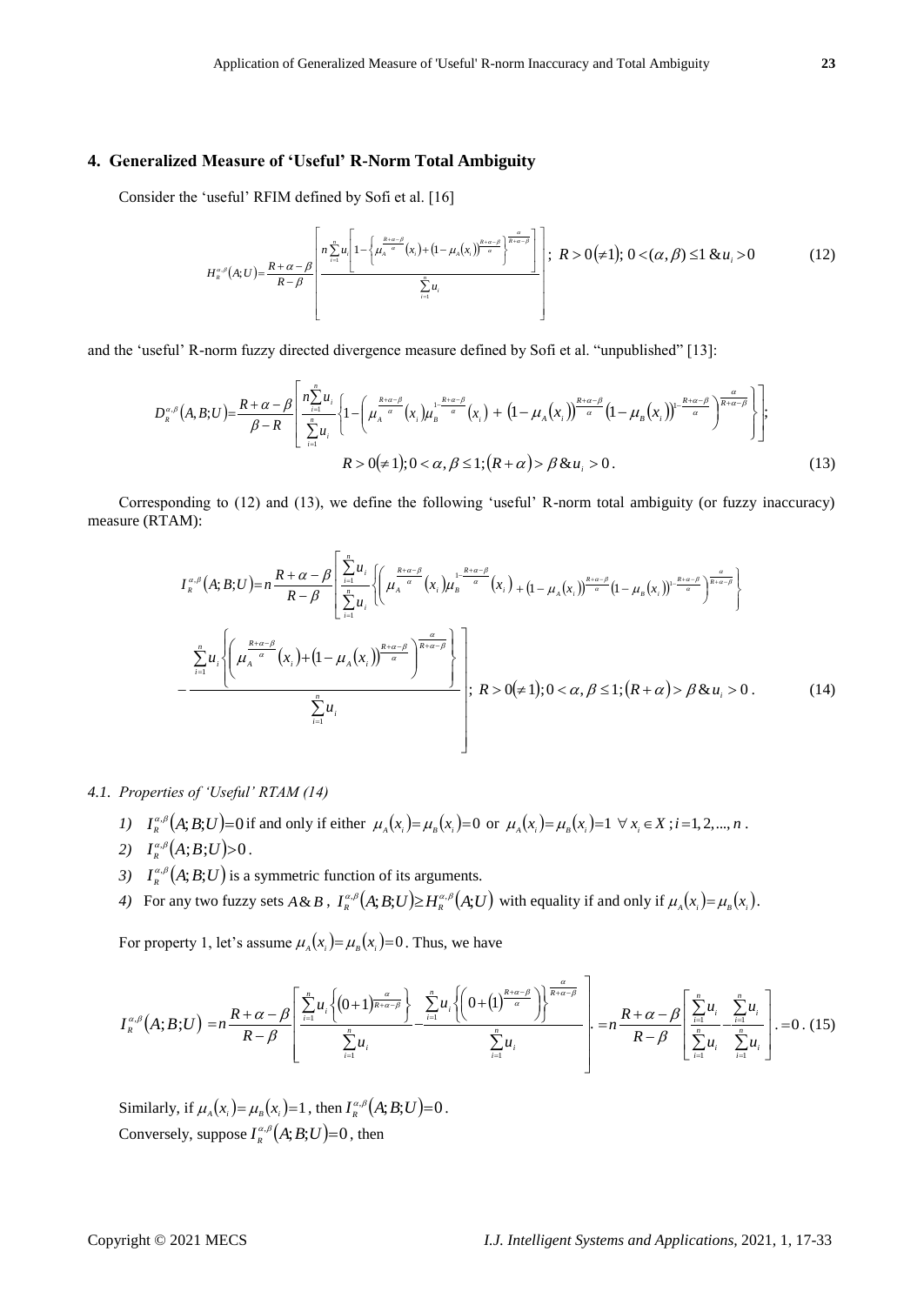$$
\frac{\left[\sum_{i=1}^{n} u_i \left\{ \left(\mu_{A}^{\frac{R+\alpha-\beta}{\alpha}}(x_i)\mu_{B}^{\frac{1-R+\alpha-\beta}{\alpha}}(x_i) + (1-\mu_{A}(x_i))^{\frac{R+\alpha-\beta}{\alpha}}(1-\mu_{B}(x_i))\right)^{\frac{R+\alpha-\beta}{\alpha}}\right\}^{n}}{\sum_{i=1}^{n} u_i} - \frac{\sum_{i=1}^{n} u_i \left\{ \left(\mu_{A}^{\frac{R+\alpha-\beta}{\alpha}}(x_i) + (1-\mu_{A}(x_i))^{\frac{R+\alpha-\beta}{\alpha}}\right)^{\frac{\alpha}{R+\alpha-\beta}}\right\}}{\sum_{i=1}^{n} u_i} - \frac{\sum_{i=1}^{n} u_i \left\{ \left(\mu_{A}^{\frac{R+\alpha-\beta}{\alpha}}(x_i) + (1-\mu_{A}(x_i))^{\frac{R+\alpha-\beta}{\alpha}}\right)^{\frac{\alpha}{R+\alpha-\beta}}\right\}}{2} - \frac{\sum_{i=1}^{n} u_i \left\{ \left(\mu_{A}^{\frac{R+\alpha-\beta}{\alpha}}(x_i) + (1-\mu_{A}(x_i))^{\frac{R+\alpha-\beta}{\alpha}}\right)^{\frac{\alpha}{R+\alpha-\beta}}\right\}}{2} - \frac{\sum_{i=1}^{n} u_i \left\{ \left(\mu_{A}^{\frac{R+\alpha-\beta}{\alpha}}(x_i) + (1-\mu_{A}(x_i))^{\frac{R+\alpha-\beta}{\alpha}}\right)^{\frac{\alpha}{R+\alpha-\beta}}\right\}}{2} - \frac{\sum_{i=1}^{n} u_i \left\{ \left(\mu_{A}^{\frac{R+\alpha-\beta}{\alpha}}(x_i) + (1-\mu_{A}(x_i))^{\frac{R+\alpha-\beta}{\alpha}}\right)^{\frac{\alpha}{R+\alpha-\beta}}\right\}}{2} - \frac{\sum_{i=1}^{n} u_i \left\{ \left(\mu_{A}^{\frac{R+\alpha-\beta}{\alpha}}(x_i) + (1-\mu_{A}(x_i))^{\frac{R+\alpha-\beta}{\alpha}}\right)^{\frac{\alpha}{R+\alpha-\beta}}\right\}}{2} - \frac{\sum_{i=1}^{n} u_i \left\{ \left(\mu_{A}^{\frac{R+\alpha-\beta}{\alpha}}(x_i) + (1-\mu_{A}(x_i))^{\frac{R+\alpha-\beta}{\alpha}}\right)^{\frac{\alpha}{R+\alpha-\beta}}\right\}}{2} - \frac{\sum_{i
$$

The relation (16) holds only if  $\mu_A(x_i) = \mu_B(x_i) = 0$  or  $\mu_A(x_i) = \mu_B(x_i) = 1$ .

Hence property 1 is proved.

The properties 2, 3 and 4 for the measure (14) are verified with the help of following tables by considering a hypothetical data.

| $\mu_A(x_i)$ | $\mu_{R}(x_i)$ | $\mu_{i}$ | $\alpha$ |      | $\boldsymbol{R}$ | $H^{\alpha,\beta}_R(A;U)$ | $I_{R}^{\alpha,\beta}(A;B;U)$ | $I_{p}^{\alpha,\beta}(A^{s};B^{s};U^{s})$ |
|--------------|----------------|-----------|----------|------|------------------|---------------------------|-------------------------------|-------------------------------------------|
| 0.65         | 0.42           |           | 0.23     | 0.34 | 0.65             | 2.2702                    | 11.2197                       | 11.2197                                   |
| 0.23         | 0.28           |           | 0.45     | 0.51 | 70               | 1.5298                    | 22.5865                       | 22.5865                                   |
| 0.82         | 0.05           | 4         | 0.20     | 0.20 | 11               | 1.5481                    | 22.1032                       | 22.1032                                   |
| 0.44         | 0.90           |           | 0.92     | 0.85 | 100              | 1.5341                    | 22.4718                       | 22.4718                                   |
| 0.97         | 0.73           | 3         | 0.88     | 0.27 | 140              | 1.5295                    | 22.5938                       | 22.5938                                   |
| 0.31         | 0.61           | 6         | 0.15     | 0.95 | 13               | 1.5389                    | 22.3438                       | 22.3438                                   |

Table 7. For Verification of Properties 2 and 3

From Table 7, it is clear that

- $I_{R}^{\alpha,\beta}(A;B;U)$ >0.
- $I_{\kappa}^{\alpha,\beta}(A;B;U) \rightarrow H_{\kappa}^{\alpha,\beta}(A;U)$  and
- The proposed 'useful' RTAM satisfies symmetry property, that is,  $I_R^{\alpha,\beta}(A;B;U)=I_R^{\alpha,\beta}(A^s;B^s;U^s)$ . Here,  $I_{R}^{\alpha,\beta}(A^s;B^s;U^s)$  represents the arrangement of elements of  $I_{R}^{\alpha,\beta}(A;B;U)$ , in such a way that the one to one correspondence among the elements remains unchanged.

Table 8. Value of  $I_R^{\alpha,\beta}(A;B;U)$  when  $\mu_A(x_i) = \mu_B(x_i)$ 

| $\mu_A(x_i)$ | $\mu_{\scriptscriptstyle R}(x_i)$ | $\mu_{i}$      | $\alpha$ | β    | R    | $H^{\alpha,\beta}_R(A;U)$ | $I_{R}^{\alpha,\beta}(A;B;U)$ | $D_{R}^{\alpha,\beta}(A;B;U)$ |
|--------------|-----------------------------------|----------------|----------|------|------|---------------------------|-------------------------------|-------------------------------|
| 0.65         | 0.65                              |                | 0.23     | 0.34 | 0.65 | 2.2702                    | 2.2702                        | 0.0                           |
| 0.23         | 0.23                              | $\Omega$       | 0.45     | 0.51 | 70   | 1.5298                    | 1.5298                        | 0.0                           |
| 0.82         | 0.82                              | $\overline{4}$ | 0.20     | 0.20 | 11   | 1.5481                    | 1.5481                        | 0.0                           |
| 0.44         | 0.44                              |                | 0.92     | 0.85 | 100  | 1.5341                    | 1.5341                        | 0.0                           |
| 0.97         | 0.97                              | 3              | 0.88     | 0.27 | 140  | 1.5295                    | 1.5295                        | 0.0                           |
| 0.31         | 0.31                              | 6              | 0.15     | 0.95 | 13   | 1.5389                    | 1.5389                        | 0.0                           |

From Table 8, we conclude that when  $\mu_A(x_i) = \mu_B(x_i)$ ,  $I_R^{\alpha,\beta}(A;B;U) = H_R^{\alpha,\beta}(A;U)$  and the error term vanishes.

*4.2. Particular Cases of 'Useful' RTAM (14)*

- For  $u_i = 1$ , the 'useful' RTAM (14) reduces to the R-norm fuzzy inaccuracy measure defined by Peerzada et al. [15].
- For  $\alpha = 1$ ,  $\beta = 1 \& u_i = 1$ , the 'useful' RTAM (14) reduces to (5).
- For  $\alpha = 1$ ,  $\beta = 1$ ,  $u_i = 1$  &  $R \rightarrow 1$ , the 'useful' RTAM (14) reduces to (3).

*Theorem I*

1) 
$$
I_{R}^{\alpha,\beta}(A\cup B;A\cap B;U)+I_{R}^{\alpha,\beta}(A\cap B;A\cup B;U)
$$

$$
=I_{R}^{\alpha,\beta}(A;B;U)+I_{R}^{\alpha,\beta}(B;A;U).
$$
 (17)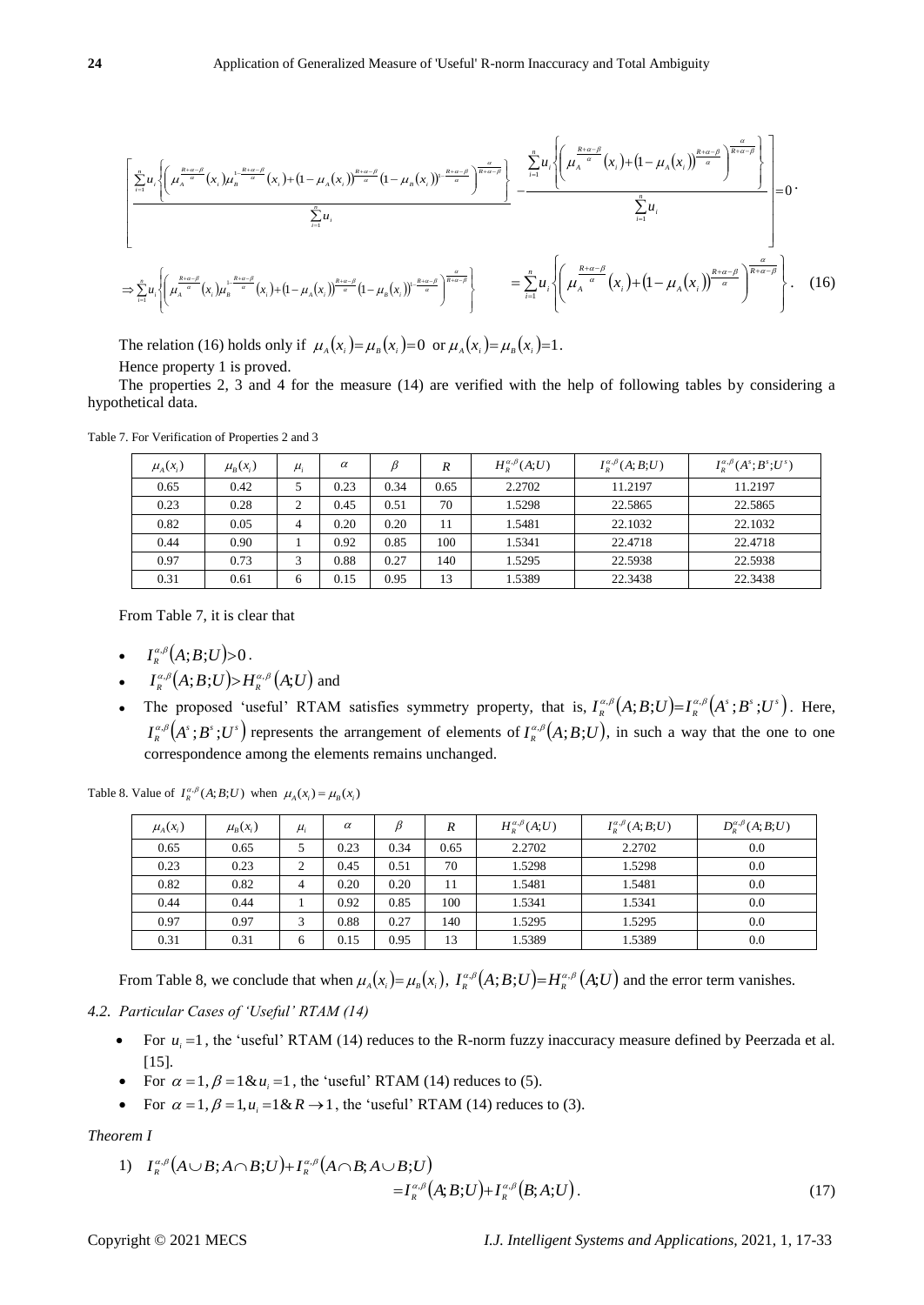$$
2) \quad I_{R}^{\alpha,\beta}(A\cup B;C;U) + I_{R}^{\alpha,\beta}(A\cap B;C;U) = I_{R}^{\alpha,\beta}(A;C;U) + I_{R}^{\alpha,\beta}(B;C;U). \tag{18}
$$

3) 
$$
I_{R}^{\alpha,\beta}(A;B\cup C;U)+I_{R}^{\alpha,\beta}(A;B\cap C;U)
$$

$$
=I_{R}^{\alpha,\beta}(A;B;U)+I_{R}^{\alpha,\beta}(A;C;U).
$$
 (19)

For proving theorem I, we define  $X = \{x_1, x_2, ..., x_n\}$  as universe of discourse. Any fuzzy set A is defined as  $A = \{(x_i, \mu_A(x_i)); x_i \in X\}$  where  $\mu_A(x_i)$  represents the membership function of A.

 $A \cup B \& A \cap B$  are defined as:  $\sim$ 

• 
$$
A \cup B = \langle\langle x_i, \mu_A(x_i) \Delta \mu_B(x_i) \rangle; x_i \in X \rangle.
$$

• 
$$
A \cap B = \{(x_i, \mu_A(x_i))\nabla \mu_B(x_i)\}; x_i \in X\}.
$$

where  $\Delta \& \nabla$  respectively represent the maximum and minimum operators.

Also, assume  $t = \frac{R + \alpha - \beta}{R - \beta}; r = \frac{R + \alpha - \beta}{\alpha};$  $\alpha-\beta$  $_{\beta}$  $\frac{\alpha-\beta}{\beta}; r = \frac{R+\alpha-\alpha}{\alpha}$  $=\frac{R+\alpha-\beta}{R-\beta}; r=\frac{R}{\beta}$  $x = R + \alpha - \beta$ ;  $r = \frac{R + \alpha - \beta}{R}$ ;  $x_A = \mu_A(x_i)$ ;  $x_B = \mu_B(x_i)$ &  $x_C = \mu_C(x_i)$ . Also, X is separated in two parts  $X_1$  and  $X_2$  as

$$
X_1 = \{x : x_i \in X, \mu_A(x_i) \ge \mu_B(x_i)\} \& \quad X_2 = \{x : x_i \in X, \mu_A(x_i) < \mu_B(x_i)\}.
$$
\n(20)

Thus, we can write (14) as:

$$
I_{R}^{\alpha,\beta}(A;B;U) = n\left[\frac{\sum_{i=1}^{n} u_{i} \left\{ \left( x_{A}^{r} x_{B}^{1-r} + \left( 1 - x_{A} \right)^{r} \left( 1 - x_{B} \right)^{1-r} \right)^{\frac{1}{r}} \right\}}{\sum_{i=1}^{n} u_{i}} - \frac{\sum_{i=1}^{n} u_{i} \left\{ \left( x_{A}^{r} + \left( 1 - x_{A} \right)^{r} \right)^{\frac{1}{r}} \right\}}{\sum_{i=1}^{n} u_{i}} \right].
$$
\n(21)

Now,

1) 
$$
I_{R}^{\alpha,\beta}(A \cup B; A \cap B; U) + I_{R}^{\alpha,\beta}(A \cap B; A \cup B; U) = I_{R}^{\alpha,\beta}(A;B;U) + I_{R}^{\alpha,\beta}(B;A;U).
$$
  
*Proof:* Consider

$$
I_{R}^{\alpha,\beta}(A\cup B;A\cap B;U) = n\left[\frac{\sum_{i=1}^{n}u_{i}\left\{(x'_{A\cup B}x^{1-r}_{A\cap B} + (1-x_{A\cup B})^{r}(1-x_{A\cap B})^{1-r}\right\}^{2}}{\sum_{i=1}^{n}u_{i}} - \frac{\sum_{i=1}^{n}u_{i}\left\{(x'_{A\cup B} + (1-x_{A\cup B})^{r}\right\}^{2}}{\sum_{i=1}^{n}u_{i}}\right] - \frac{\sum_{i=1}^{n}u_{i}\left\{(x'_{A\cup B} + (1-x_{A\cup B})^{r}\right\}^{2}}{\sum_{i=1}^{n}u_{i}}\right].
$$
\n
$$
= n\left[\frac{\sum_{x_{i}\in X_{1}}u_{i}\left\{(x'_{A}x^{1-r}_{B} + (1-x_{A})^{r}(1-x_{B})^{1-r}\right\}^{2}}{\sum_{x_{i}\in X_{1}}u_{i}} - \frac{\sum_{x_{i}\in X_{1}}u_{i}\left\{(x'_{A} + (1-x_{A})^{r}\right\}^{2}}{\sum_{x_{i}\in X_{1}}u_{i}}\right] + n\left[\frac{\sum_{x_{i}\in X_{2}}u_{i}\left\{(x'_{B}x^{1-r}_{A} + (1-x_{B})^{r}(1-x_{A})^{1-r}\right\}^{2}}{\sum_{x_{i}\in X_{2}}u_{i}} - \frac{\sum_{x_{i}\in X_{2}}u_{i}\left\{(x'_{B} + (1-x_{B})^{r}\right\}^{2}}{\sum_{x_{i}\in X_{2}}u_{i}}\right].
$$
\n(22)

Now,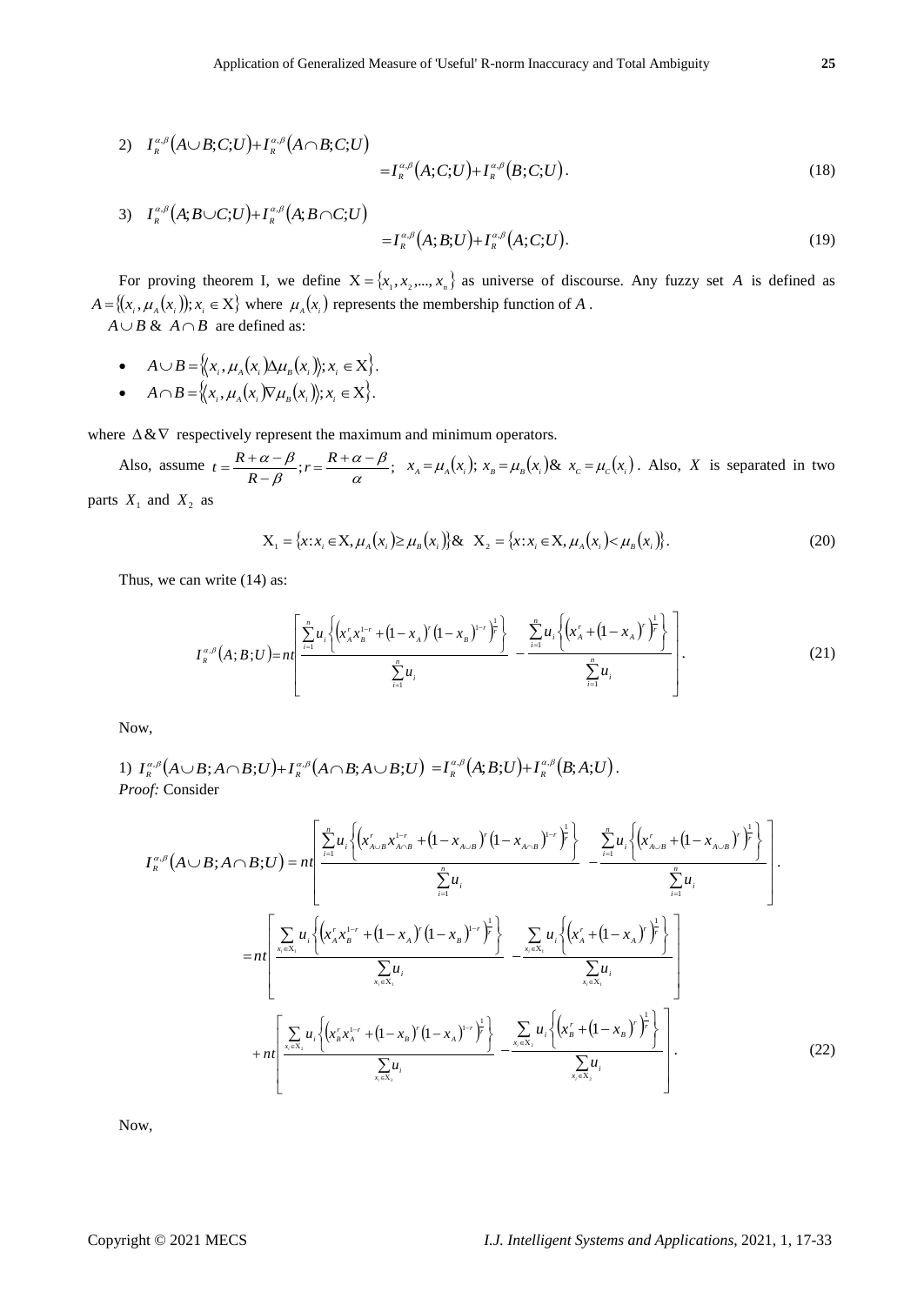$$
I_{R}^{\alpha,\beta}(A\cap B;A\cup B;U) = n t \left[ \frac{\sum_{i=1}^{n} u_{i} \left\{ (x_{A\cap B}^{r}, x_{A\cup B}^{1-r} + (1 - x_{A\cap B})^{r} (1 - x_{A\cup B})^{1-r})^{2} \right\}}{\sum_{i=1}^{n} u_{i}} - \frac{\sum_{i=1}^{n} u_{i} \left\{ (x_{A\cap B}^{r} + (1 - x_{A\cap B})^{r})^{2} \right\}}{\sum_{i=1}^{n} u_{i}} \right]
$$
  
\n
$$
= n t \left[ \frac{\sum_{x_{i}\in X_{i}} u_{i} \left\{ (x_{B}^{r}, x_{A}^{1-r} + (1 - x_{B})^{r} (1 - x_{A})^{1-r})^{2} \right\}}{\sum_{x_{i}\in X_{i}} u_{i}} - \frac{\sum_{x_{i}\in X_{i}} u_{i} \left\{ (x_{B}^{r} + (1 - x_{B})^{r})^{2} \right\}}{\sum_{x_{i}\in X_{i}} u_{i}} \right]
$$
  
\n
$$
+ n t \left[ \frac{\sum_{x_{i}\in X_{s}} u_{i} \left\{ (x_{A}^{r}, x_{B}^{1-r} + (1 - x_{A})^{r} (1 - x_{B})^{1-r})^{2} \right\}}{\sum_{x_{i}\in X_{s}} u_{i}} - \frac{\sum_{x_{i}\in X_{s}} u_{i} \left\{ (x_{A}^{r} + (1 - x_{A})^{r})^{2} \right\}}{\sum_{x_{i}\in X_{s}} u_{i}} \right]} \right].
$$
\n(23)

Adding (22) and (23), we get

$$
I_{R}^{\alpha,\beta}(A\cup B;A\cap B;U)+I_{R}^{\alpha,\beta}(A\cap B;A\cup B;U)=n\left[\frac{\sum_{i=1}^{n}u_{i}\left\{\left(x_{A}^{r}x_{B}^{1-r}+\left(1-x_{A}\right)^{r}\left(1-x_{B}\right)^{1-r}\right)^{\frac{1}{r}}\right\}}{\sum_{i=1}^{n}u_{i}}-\frac{\sum_{i=1}^{n}u_{i}\left\{\left(x_{A}^{r}+\left(1-x_{A}\right)^{r}\right)^{\frac{1}{r}}\right\}}{\sum_{i=1}^{n}u_{i}}\right\}}{\sum_{i=1}^{n}u_{i}}+\frac{\left[\sum_{i=1}^{n}u_{i}\left\{\left(x_{B}^{r}x_{A}^{1-r}+\left(1-x_{B}\right)^{r}\left(1-x_{A}\right)^{1-r}\right)^{\frac{1}{r}}\right\}}{\sum_{i=1}^{n}u_{i}}-\frac{\sum_{i=1}^{n}u_{i}\left\{\left(x_{B}^{r}+\left(1-x_{B}\right)^{r}\right)^{\frac{1}{r}}\right\}}{\sum_{i=1}^{n}u_{i}}\right\}}-\frac{I_{R}^{\alpha,\beta}(A;B;U)+I_{R}^{\alpha,\beta}(B;A;U). (24)
$$

Hence, the result.

Hence, the result.  
\n2) 
$$
I_R^{\alpha,\beta}(A \cup B; C; U) + I_R^{\alpha,\beta}(A \cap B; C; U) = I_R^{\alpha,\beta}(A; C; U) + I_R^{\alpha,\beta}(B; C; U)
$$
  
\n*Proof:* Consider

$$
I_{n}^{\alpha} (A \cap B; A \cup B; U) = m \left[ \frac{\frac{1}{2} m_{1} \left[ (x_{n}^{\prime} x_{n}^{\prime \prime} + (1 - x_{n})^{\prime} (1 - x_{n})^{-1} \right]^{2}}{\sum_{n} u_{n}} - \frac{1}{2} \frac{1}{2} u_{n} \left[ (x_{n}^{\prime} x_{n}^{\prime \prime} + (1 - x_{n})^{\prime} (1 - x_{n})^{-1} \right]^{2}}{\sum_{n} u_{n} \left[ (x_{n}^{\prime} x_{n}^{\prime \prime} + (1 - x_{n})^{\prime} (1 - x_{n})^{-1} \right]^{2}} - \frac{1}{2} \frac{1}{2} u_{n} \left[ (x_{n}^{\prime} + (1 - x_{n}))^{2} \right]^{2}}{\sum_{n} u_{n} \left[ (x_{n}^{\prime} + (1 - x_{n}))^{2} \right]^{2}} - \frac{1}{2} \frac{1}{2} u_{n} \left[ (x_{n}^{\prime} + (1 - x_{n}))^{2} \right]^{2}}{\sum_{n} u_{n} \left[ (x_{n}^{\prime} + (1 - x_{n}))^{2} \right]^{2}} - \frac{1}{2} \frac{1}{2} u_{n} \left[ (x_{n}^{\prime} + (1 - x_{n}))^{2} \right]^{2}}{\sum_{n} u_{n} \left[ (x_{n}^{\prime} + (1 - x_{n}))^{2} \right]^{2}} - \frac{1}{2} u_{n} \left[ (x_{n}^{\prime} + (1 - x_{n}))^{2} \right] - \frac{1}{2} u_{n} \left[ (x_{n}^{\prime} + (1 - x_{n}))^{2} \right] - \frac{1}{2} u_{n} \left[ (x_{n}^{\prime} + (1 - x_{n}))^{2} \right] - \frac{1}{2} u_{n} \left[ (x_{n}^{\prime} + (1 - x_{n}))^{2} \right] - \frac{1}{2} u_{n} \left[ (x_{n}^{\prime} + (1 - x_{n}))^{2} \right] - \frac{1}{2} u_{n} \left[ (x_{n}^{\prime} + (1 - x_{n}))^{2} \right] - \frac{1}{2} u_{n} \left[ (x_{n}^{\prime} + (1 - x_{n}))^{2
$$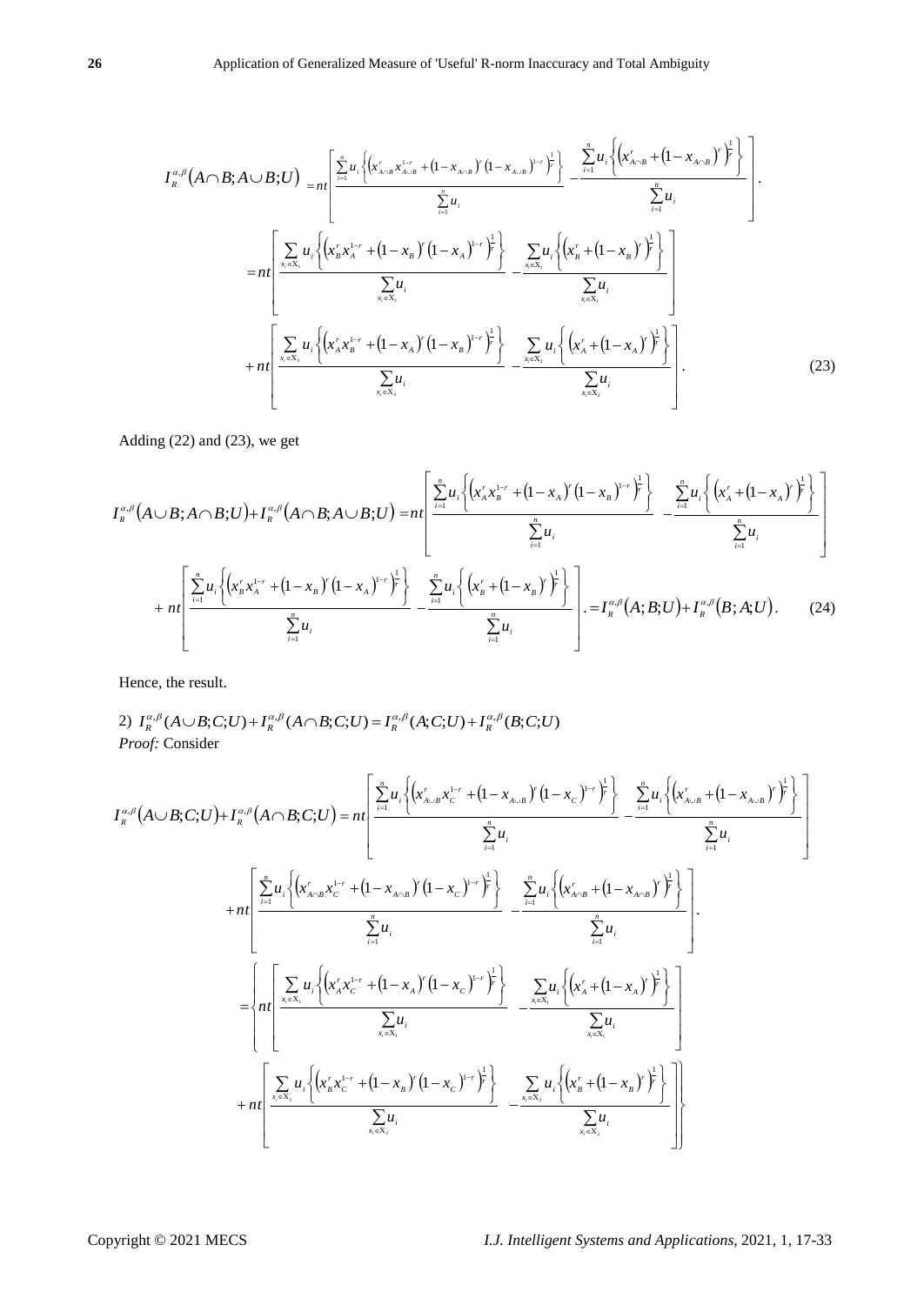$$
+ \left\{ n t \left[ \frac{\sum_{x_i \in X_i} u_i \left\{ (x'_s x_c^{1-r} + (1 - x_s)^\top (1 - x_c)^{1-r} \right\}^2 \right\}}{\sum_{x_i \in X_i} u_i} - \frac{\sum_{x_i \in X_i} u_i \left\{ (x'_s + (1 - x_s)^\top)^2 \right\}}{\sum_{x_i \in X_i} u_i} \right\} \right] + \left[ \frac{\sum_{x_i \in X_i} u_i \left\{ (x'_s x_c^{1-r} + (1 - x_s)^\top (1 - x_c)^{1-r} \right\}^2 \right\}}{\sum_{x_i \in X_i} u_i} - \frac{\sum_{x_i \in X_i} u_i \left\{ (x'_s + (1 - x_s)^\top)^2 \right\}}{\sum_{x_i \in X_i} u_i} \right].
$$
  
\n
$$
= n t \left[ \frac{\sum_{i=1}^n u_i \left\{ (x'_s x_c^{1-r} + (1 - x_s)^\top (1 - x_c)^{1-r} \right\}^2 \right\}}{\sum_{i=1}^n u_i} - \frac{\sum_{i=1}^n u_i \left\{ (x'_s + (1 - x_s)^\top)^2 \right\}}{\sum_{i=1}^n u_i} \right].
$$
  
\n
$$
+ n t \left[ \frac{\sum_{i=1}^n u_i \left\{ (x'_s x_c^{1-r} + (1 - x_s)^\top (1 - x_c)^{1-r} \right\}^2 \right\}}{\sum_{i=1}^n u_i} - \frac{\sum_{i=1}^n u_i \left\{ (x'_s + (1 - x_s)^\top)^2 \right\}}{\sum_{i=1}^n u_i} \right].
$$
  
\n
$$
= I_n^{\alpha, \beta}(A; C; U) + I_n^{\alpha, \beta}(B; C; U).
$$
  
\n(25)

Hence, the result.

Hence, the result.  
\n3) 
$$
I_R^{\alpha,\beta}(A; B \cup C; U) + I_R^{\alpha,\beta}(A; B \cap C; U) = I_R^{\alpha,\beta}(A; B; U) + I_R^{\alpha,\beta}(A; C; U)
$$
  
\nConsider

$$
I_{\kappa}^{a,\beta}(A;B\cup C;U)+I_{\kappa}^{a,\beta}(A;B\cap C;U)=n\left[\frac{\sum_{i=1}^{n}u_{i}\left\{\left(x_{A}^{r}\mathbf{x}_{B\cup C}^{1-r}+\left(1-x_{A}\right)^{r}\left(1-x_{B\cup C}\right)^{1-r}\right)^{\frac{1}{r}}\right\}}{\sum_{i=1}^{n}u_{i}}-\frac{\sum_{i=1}^{n}u_{i}\left\{\left(x_{A}^{r}+\left(1-x_{A}\right)^{r}\right)^{\frac{1}{r}}\right\}}{\sum_{i=1}^{n}u_{i}}-\frac{\sum_{i=1}^{n}u_{i}\left\{\left(x_{A}^{r}+\left(1-x_{A}\right)^{r}\right)^{\frac{1}{r}}\right\}}{\sum_{i=1}^{n}u_{i}}-\frac{\sum_{i=1}^{n}u_{i}\left\{\left(x_{A}^{r}+\left(1-x_{A}\right)^{r}\right)^{\frac{1}{r}}\right\}}{\sum_{i=1}^{n}u_{i}}-\frac{\sum_{i=1}^{n}u_{i}\left\{\left(x_{A}^{r}+\left(1-x_{A}\right)^{r}\right)^{\frac{1}{r}}\right\}}{\sum_{i\in\mathbb{N}_{i}}u_{i}}-\frac{\sum_{i\in\mathbb{N}_{i}}u_{i}\left\{\left(x_{A}^{r}+\left(1-x_{A}\right)^{r}\right)^{\frac{1}{r}}\right\}}{\sum_{i\in\mathbb{N}_{i}}u_{i}}-\frac{\sum_{i\in\mathbb{N}_{i}}u_{i}\left\{\left(x_{A}^{r}+\left(1-x_{A}\right)^{r}\right)^{\frac{1}{r}}\right\}}{\sum_{i\in\mathbb{N}_{i}}u_{i}}-\frac{\sum_{i\in\mathbb{N}_{i}}u_{i}\left\{\left(x_{A}^{r}+\left(1-x_{A}\right)^{r}\right)^{\frac{1}{r}}\right\}}{\sum_{i\in\mathbb{N}_{i}}u_{i}}-\frac{\sum_{i\in\mathbb{N}_{i}}u_{i}\left\{\left(x_{A}^{r}+\left(1-x_{A}\right)^{r}\right)^{\frac{1}{r}}\right\}}{\sum_{i\in\mathbb{N}_{i}}u_{i}}-\frac{\sum_{i\in\mathbb{N}_{i}}u_{i}\left\{\left(x_{A}^{r}+\left(1-x_{A}\right)^{r}\right)^{\frac
$$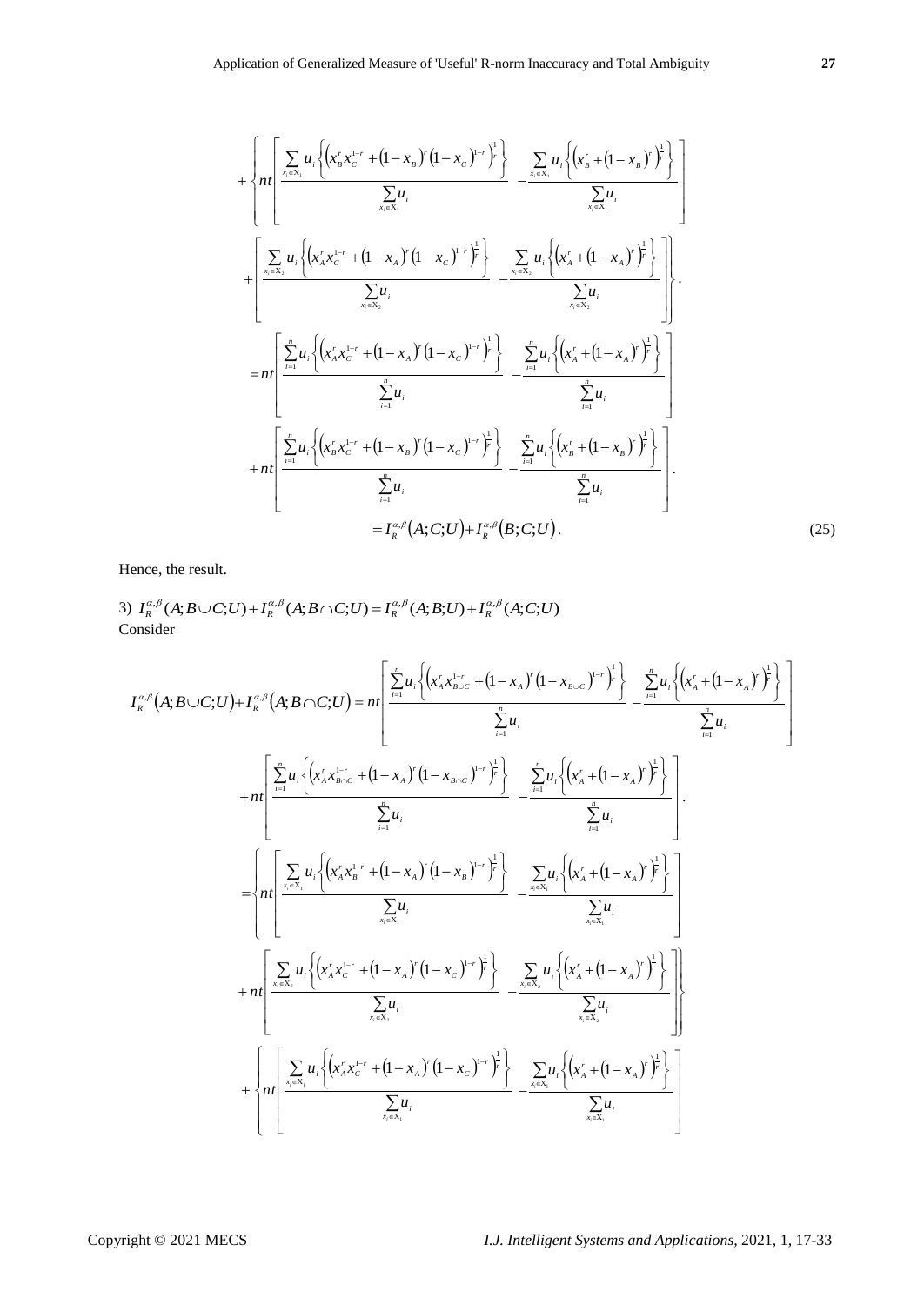$$
+ n \left[ \frac{\sum_{x_i \in X_2} u_i \left\{ (x_A^r x_B^{1-r} + (1 - x_A)^r (1 - x_B)^{1-r} \right\}^{\frac{1}{r}}}{\sum_{x_i \in X_2} u_i} - \frac{\sum_{x_i \in X_2} u_i \left\{ (x_A^r + (1 - x_A)^r)^{\frac{1}{r}} \right\}}{\sum_{x_i \in X_2} u_i} \right].
$$
  
\n
$$
= n \left[ \frac{\sum_{i=1}^n u_i \left\{ (x_A^r x_B^{1-r} + (1 - x_A)^r (1 - x_B)^{1-r} \right\}^{\frac{1}{r}} \right\}}{\sum_{i=1}^n u_i} - \frac{\sum_{i=1}^n u_i \left\{ (x_A^r + (1 - x_A)^r)^{\frac{1}{r}} \right\}}{\sum_{i=1}^n u_i} \right]
$$
  
\n
$$
+ n \left[ \frac{\sum_{i=1}^n u_i \left\{ (x_A^r x_C^{1-r} + (1 - x_A)^r (1 - x_C)^{1-r} \right\}^{\frac{1}{r}} \right\}}{\sum_{i=1}^n u_i} - \frac{\sum_{i=1}^n u_i \left\{ (x_A^r + (1 - x_A)^r)^{\frac{1}{r}} \right\}}{\sum_{i=1}^n u_i} - \frac{\sum_{i=1}^n u_i \left\{ (x_A^r + (1 - x_A)^r)^{\frac{1}{r}} \right\}}{\sum_{i=1}^n u_i} - \frac{\sum_{i=1}^n u_i \left\{ (x_A^r + (1 - x_A)^r)^{\frac{1}{r}} \right\}}{\sum_{i=1}^n u_i} - \frac{\sum_{i=1}^n u_i \left\{ (x_A^r + (1 - x_A)^r)^{\frac{1}{r}} \right\}}{\sum_{i=1}^n u_i} - \frac{\sum_{i=1}^n u_i \left\{ (x_A^r + (1 - x_A)^r)^{\frac{1}{r}} \right\}}{\sum_{i=1}^n u_i} - \frac{\sum_{i=1}^n u_i \left\{ (x_A^r + (1 - x_A)^r)^{\frac{1}{r}} \right\}}{\sum_{i=1}^n u_i} - \frac{\sum_{i=1}^n u_i \left\{ (x_A^r + (1 - x_A)^r)^{\frac{1}{r}} \right\}}{\sum_{i=
$$

Hence, the result follows.

# *4.3. Generalized 'Useful' R-Norm Fuzzy Information Improvement Measure*

Suppose, a fuzzy set  $B$  is used as an approximation of fuzzy set  $A$ . A revision is made and  $B$  is replaced by a new fuzzy set E. The difference between the original directed divergence measure  $D(A, B)$  and the revised directed divergence measure  $D(A, E)$  or the reduction achieved in ambiguity by revising the original set B by a new set E is called fuzzy information improvement. It is written as

$$
D(A, B) - D(A, E). \tag{27}
$$

Corresponding to 'useful' R-norm fuzzy DDM defined in (10), we propose the 'useful' R-norm fuzzy information improvement measure as

$$
D_{R}^{\alpha,\beta}(A,B;U)-D_{R}^{\alpha,\beta}(A,E;U)=\frac{R+\alpha-\beta}{\beta-R}\left[\frac{n_{\lambda}^{\frac{n}{\alpha}u_{i}}}{\sum_{i=1}^{n}u_{i}}\left\{1-\left(\mu_{A}^{\frac{R+\alpha-\beta}{\alpha}}(x_{i})\mu_{B}^{\frac{1-k+\alpha-\beta}{\alpha}}(x_{i})+\left(\left(1-\mu_{A}(x_{i})\right)^{\frac{R+\alpha-\beta}{\alpha}}(1-\mu_{B}(x_{i}))\right)^{\frac{R+\alpha-\beta}{\alpha}}\right)^{\frac{\alpha}{R+\alpha-\beta}}\right\}\right]
$$
\n
$$
-\frac{R+\alpha-\beta}{\beta-R}\left[\frac{n_{\lambda}^{\frac{n}{\alpha}u_{i}}}{\sum_{i=1}^{n}u_{i}}\left\{1-\left(\mu_{A}^{\frac{R+\alpha-\beta}{\alpha}}(x_{i})\mu_{E}^{\frac{1-k+\alpha-\beta}{\alpha}}(x_{i})+\left(\left(1-\mu_{A}(x_{i})\right)^{\frac{R+\alpha-\beta}{\alpha}}(1-\mu_{E}(x_{i}))\right)^{\frac{R+\alpha-\beta}{\alpha}}\right)^{\frac{\alpha}{R+\alpha-\beta}}\right\}\right].
$$
\n(28)

When  $\alpha = 1$ ,  $\beta = 1$  &  $u_i = 1$ , (28) reduces to the measure given by Hooda and Bajaj [8].

# *4.4. Monotone Behaviour of 'Useful' RTAM (14)*

We study the monotonic nature of the proposed measure in the given limits of  $R$ ,  $\alpha$  and  $\beta$ . We take two fuzzy sets *A* & *B* defined respectively as  $A = (0.65, 0.23, 0.82, 0.44, 0.97, 0.31)$  and  $B = (0.42, 0.28, 0.05, 0.90, 0.73, 0.61)$  with utility distribution  $U = (5, 2, 4, 1, 3, 6)$  and  $n = 6$ .

|                            |         |         | 20      | $4^{\circ}$ | 62      | 100     | 120     | 140     |
|----------------------------|---------|---------|---------|-------------|---------|---------|---------|---------|
| $I_n^{0.96,0.20}(A;B;U)$   | 14.6288 | 18.2923 | 20.9998 | 22.0255     | 22.2208 | 22.4580 | 22.5235 | 22.5704 |
| $I_{R}^{0.62,0.81}(A;B;U)$ | 15.4946 | 19.3770 | 21.5787 | 22.3048     | 22.4372 | 22.5958 | 22.6391 | 22.6701 |
| $Ip0.59,0.59(A;B;U)$       | 16.1326 | 19.6114 | 21.6497 | 22.3331     | 22.4585 | 22.6088 | 22.6499 | 22.6793 |

Table 9. Values of Measure (14) for Fixed  $\alpha$  and  $\beta$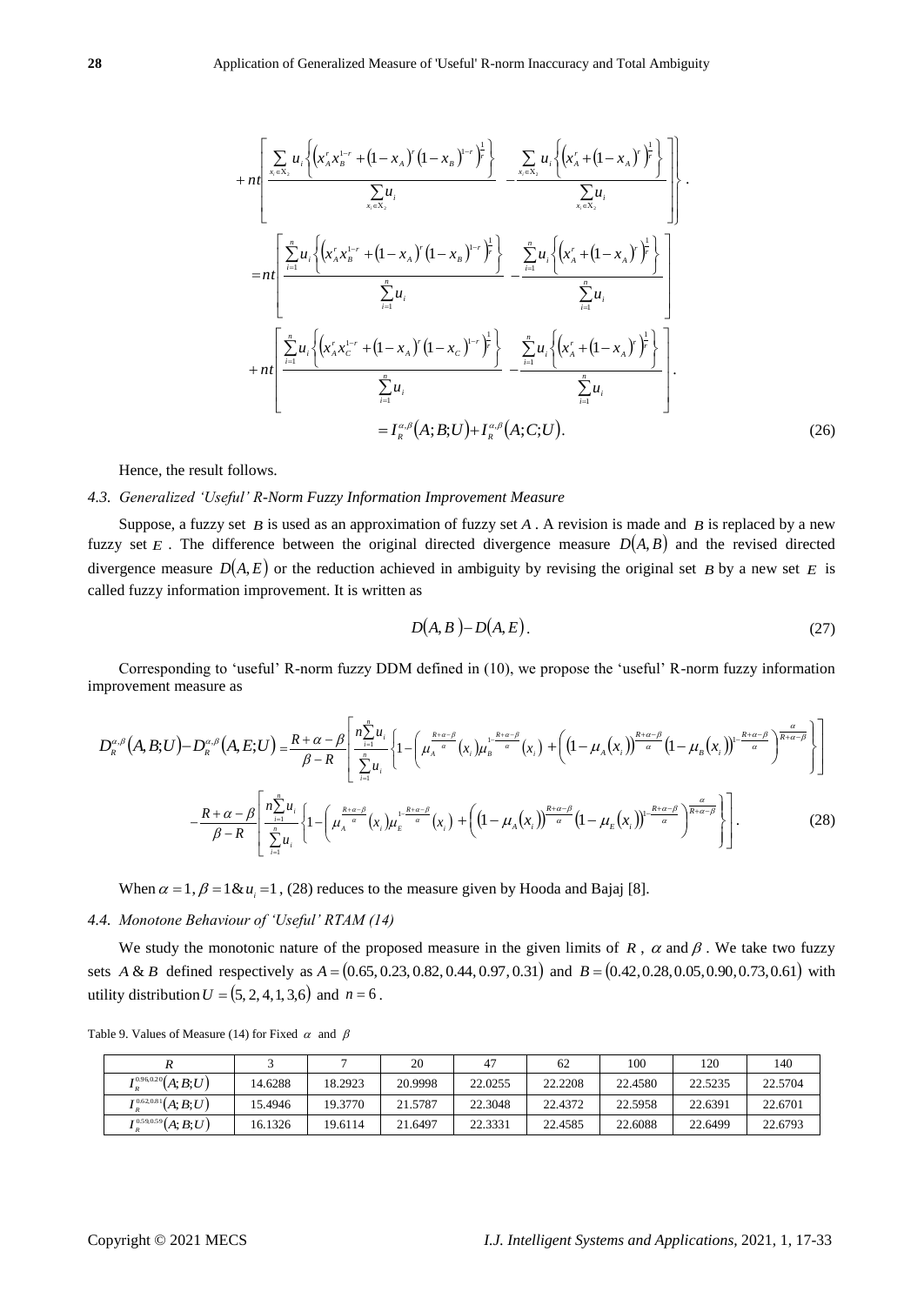

Fig.4. Graphical Overview of Measure (14) at Fixed Alpha and Beta

From Table 9, it becomes obvious that as we increase the value of  $R$  and keep  $\alpha \& \beta$  fixed; the 'useful' RTAM defined in  $(14)$  shows an increasing trend. We further observe that as  $R$  increases the impact of parameters tend to vanish as the values of (14) coincide for higher values of  $\tilde{R}$ .

The increasing trend of measure (14) with respect to varying  $R$  is depicted in the Fig. 4 by taking values of  $\alpha \& \beta$ as (0.96,0.20), (0.62,0.81)&(0.59,0.59) respectively.

|  | Table 10. Values of Measure (14) for Fixed R and $\beta$ |  |  |  |  |  |  |
|--|----------------------------------------------------------|--|--|--|--|--|--|
|--|----------------------------------------------------------|--|--|--|--|--|--|

| $\alpha$                        | 0.1     | 0.2     | 0.3     | 0.4     | 0.5     | 0.6     | 0.7     | 0.8     | 0.9     | 1.0     |
|---------------------------------|---------|---------|---------|---------|---------|---------|---------|---------|---------|---------|
| $I_{0.72}^{\alpha,0.52}(A;B;U)$ | 12.9077 | 10.1040 | 8.8766  | 8.2124  | 7.8043  | 7.5315  | 7.3376  | 7.1933  | 7.0822  | 6.9941  |
| $I_{5}^{\alpha,0.02}(A;B;U)$    | 22.0423 | 21.2929 | 20.6018 | 19.9626 | 19.3702 | 18.8198 | 18.3074 | 17.8292 | 17.3820 | 16.9632 |
| $I_{23}^{\alpha,0.71}(A;B;U)$   | 22.6688 | 22.4843 | 22.3033 | 22.1257 | 21.9514 | 21.7802 | 21.6122 | 21.4473 | 21.2853 | 21.1261 |



Fig.5. Graphical Overview of Measure (14) at Fixed *R* and Beta

From Table 10, we can easily state that as the value of  $\alpha$  increases ( $R \& \beta$  are fixed), the value of measure (14) decreases. Although, the value of measure (14) changes if we alter the values of  $R \& \beta$  but the trend (that is decreasing) remains the same. Thus, there is a negative relation between  $\alpha$  and the measure (14). This relation is presented graphically in the Fig. 5 by taking values of  $R \& \beta$  as  $(0.72, 0.52), (5, 0.02) \& (23, 0.71)$  respectively.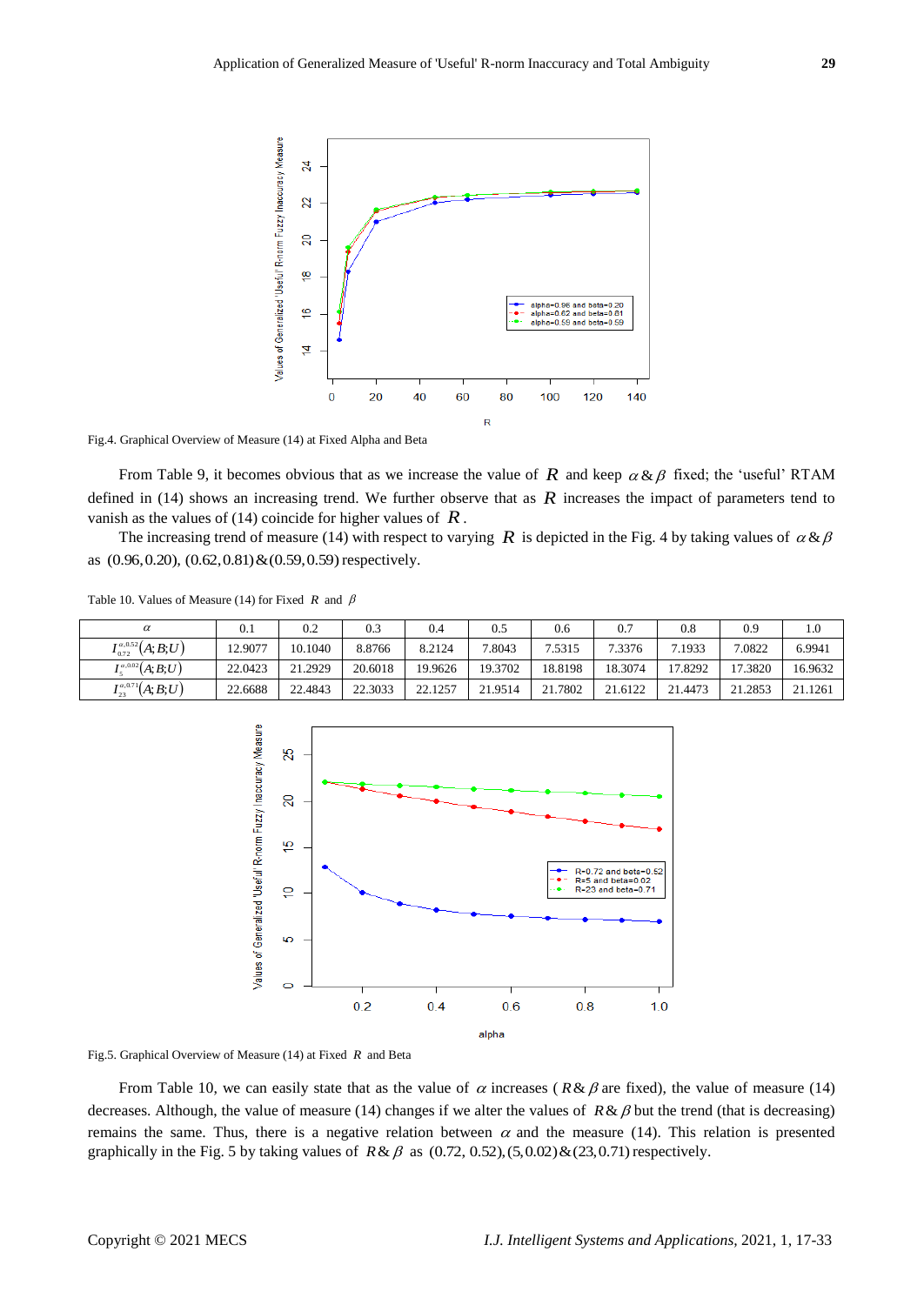|                                | 0.1     | 0.2     | 0.3     | 0.4     | 0.5     | 0.6     | 0.7     | 0.8     | 0.9     | 0.93    |
|--------------------------------|---------|---------|---------|---------|---------|---------|---------|---------|---------|---------|
| $I_2^{0.98,\beta}(A;B;U)$      | 12.7685 | 12.5284 | 12.2777 | 12.0157 | 11.7418 | 11.4555 | 11.1561 | 10.8431 | 10.5159 | 10.4149 |
| $I_{0.94}^{0.16,\beta}(A;B;U)$ | 17.1752 | 16.6593 | 16.0419 | 15.2907 | 14.3596 | 13.1811 | 1.6573  | 9.6616  | 7.1933  | 6.4750  |
| $I_{23}^{0.63,\beta}(A;B;U)$   | 21.7579 | 21.7533 | 21.7487 | 21.7441 | 21.7394 | 21.7347 | 21.7299 | 21.7252 | 21.7204 | 21.7189 |

Table 11. Values of Measure (14) for Fixed  $\alpha$  and  $R$ 



Fig.6. Graphical Overview of Measure (14) at Fixed R and Alpha

From Table 11, we infer that the measure defined in (14) decreases as the value of  $\beta$  increases keeping  $R\&\alpha$ fixed. Thus, there is a negative relation between  $\beta$  and the measure (14). This relation is shown in the Fig. 6 by taking values of  $R & \alpha$  as  $(2, 0.98), (0.94, 0.16) & (23, 0.63)$  respectively.

From the Fig. 6, we further conclude that there is a minimal decrease in the value of (14) at  $R = 23 \& \alpha = 0.63$ . Also,  $(14)$  decreases sharply when we take  $R < 1$ .

Since  $R > \beta$ , we have taken the value of  $\beta$  upto 0.93 only.

#### *4.5. Application of 'Useful' R-Norm Total Ambiguity Measure*

In this section, we demonstrate the application of the proposed 'useful' RTAM (14) in the context of multi-criteria decision making. Decision making basically concerns with making best choice from all the available choices. There are many situations where the decision makers find it hard to make the best choice since the information available is very little or vague about the alternatives. So, the decision makers present their preferences in the form of fuzzy information. Various fuzzy MCDM approaches have been established and are employed to a variety of fields.

Suppose  $D = \{D_1, D_2, ..., D_i\}$  be a set choices and  $K = \{K_1, K_2, ..., K_m\}$  be a set of criteria. Let  $U = \{U_1, U_2, ..., U_m\}$ represent the respective importance of each criterion. The characteristics of the choice  $D_i$  in terms of criteria  $K_i$  are symbolized by the following fuzzy sets:

$$
D_i = \langle K_j, \zeta_{ij} \rangle; K_j \in K_j, i = 1, 2, ..., l \& j = 1, 2, ..., m
$$

where  $\zeta_{ij}$  represents the extent to which  $D_i$  satisfies  $K_j$ .

The method for solving fuzzy MCDM problem in terms of the measure proposed in this paper is described in the steps given below by considering a numerical example.

*Example:* Suppose a person wants to admit his child in a school. He has to choose among the six options i.e.,  $D = \{D_1, D_2, ..., D_6\}$  and take a decision based on the six criteria: 1.  $K_1$ : fee structure 2.  $K_2$ : quality education 3.  $K_3$ : status of school 4.  $K_4$ : infrastructure 5.  $K_5$ : distance from home to school 6.  $K_6$ : co-curriculum activities. Let  $U = (4,3,6,1,2,5)$  be the utility distribution with  $n = 6$ . The six possible choices under the six criteria are to be evaluated by the decision maker in the following form: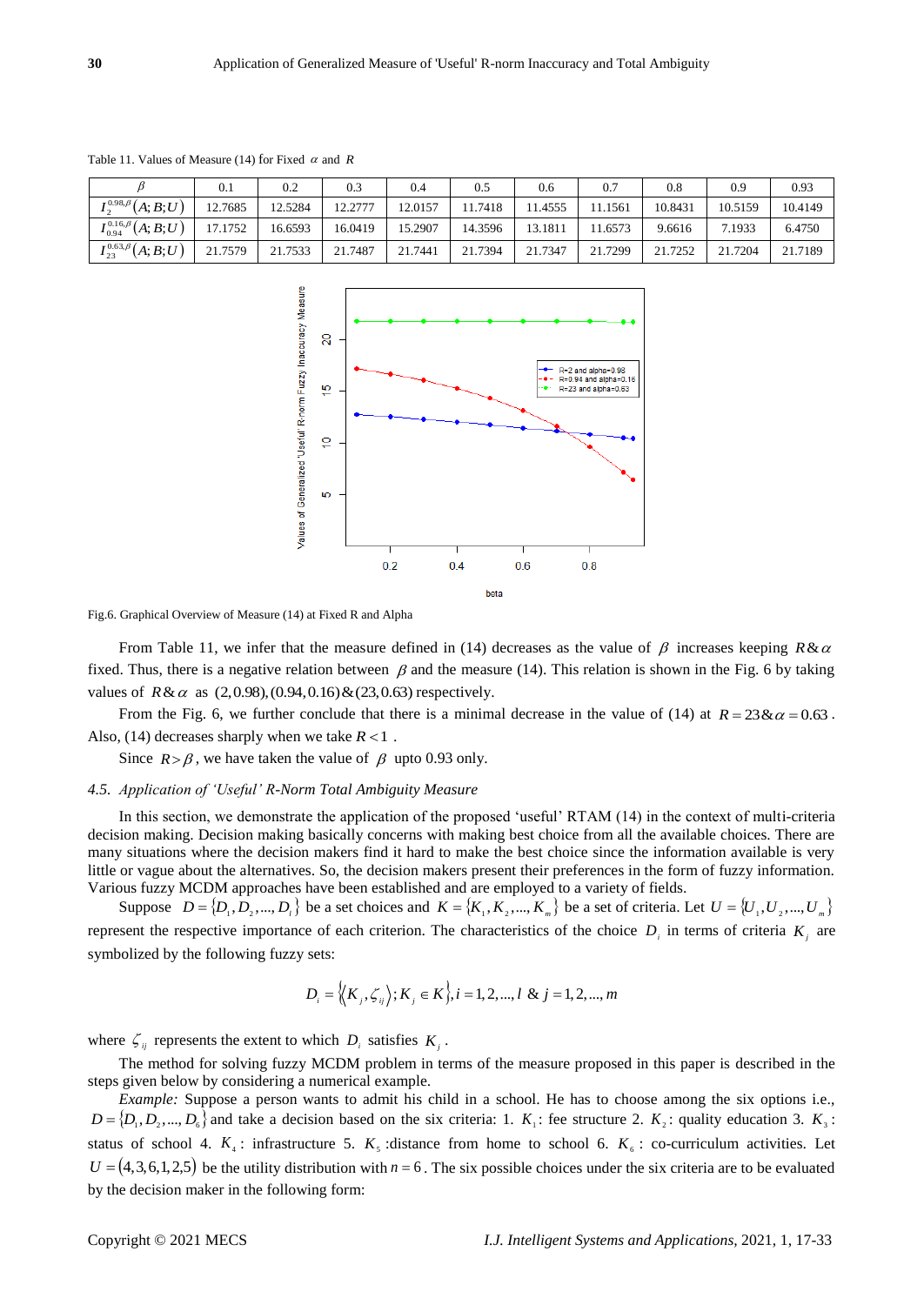$$
D^{\dagger} = \left\langle \left\langle \xi_{1+} \right\rangle, \left\langle \xi_{2+} \right\rangle, \dots, \left\langle \xi_{m+} \right\rangle \right\rangle \& D^{\dagger} = \left\langle \left\langle \xi_{1-} \right\rangle, \left\langle \xi_{2-} \right\rangle, \dots, \left\langle \xi_{m-} \right\rangle \right\rangle. \tag{30}
$$

$$
\left\langle \xi_{j+} \right\rangle = \left\langle \max_{i} \xi_{ij} \right\rangle \& \left\langle \xi_{j-} \right\rangle = \left\langle \min_{i} \xi_{ij} \right\rangle. \tag{31}
$$

$$
D^* = \{(K_1, 0.87), (K_2, 0.95), (K_3, 0.84), (K_4, 0.79), (K_5, 0.92), (K_6, 0.83)\} \quad D^- = \{(K_1, 0.49), (K_2, 0.51), (K_3, 0.47), (K_4, 0.54), (K_5, 0.69), (K_6, 0.41)\}\
$$
\n(32)

| Step 1: Obtain the positive-ideal solution $D^+$ and negative-ideal solution $D^-$ as                                                                                                                                                                                                                                                                      |                                                                                                                                                                                                                                                                                                                                                      |                                                           |      |
|------------------------------------------------------------------------------------------------------------------------------------------------------------------------------------------------------------------------------------------------------------------------------------------------------------------------------------------------------------|------------------------------------------------------------------------------------------------------------------------------------------------------------------------------------------------------------------------------------------------------------------------------------------------------------------------------------------------------|-----------------------------------------------------------|------|
|                                                                                                                                                                                                                                                                                                                                                            | $D^* = \{(\xi_1), (\xi_2), , (\xi_m)\}\& D^* = \{(\xi_1), (\xi_2), , (\xi_m)\}.$                                                                                                                                                                                                                                                                     |                                                           | (30) |
| where for each $j = 1, 2, , m$                                                                                                                                                                                                                                                                                                                             |                                                                                                                                                                                                                                                                                                                                                      |                                                           |      |
|                                                                                                                                                                                                                                                                                                                                                            | $\left\langle \xi_{j+} \right\rangle = \left\langle \max_j \xi_{ij} \right\rangle \& \left\langle \xi_{j-} \right\rangle = \left\langle \min_j \xi_{ij} \right\rangle.$                                                                                                                                                                              |                                                           | (31) |
| Thus, $D^+$ and $D^-$ are obtained respectively as:                                                                                                                                                                                                                                                                                                        |                                                                                                                                                                                                                                                                                                                                                      |                                                           |      |
| $D^* = \langle K_1, 0.87 \rangle, \langle K_2, 0.95 \rangle, \langle K_3, 0.84 \rangle, \langle K_4, 0.79 \rangle, \langle K_5, 0.92 \rangle, \langle K_6, 0.83 \rangle \}$<br>$D^* = \langle K_1, 0.49 \rangle, \langle K_2, 0.51 \rangle, \langle K_3, 0.47 \rangle, \langle K_4, 0.54 \rangle, \langle K_5, 0.69 \rangle, \langle K_6, 0.41 \rangle \}$ |                                                                                                                                                                                                                                                                                                                                                      |                                                           |      |
|                                                                                                                                                                                                                                                                                                                                                            |                                                                                                                                                                                                                                                                                                                                                      |                                                           | (32) |
| Step 2: Values of $I_{R}^{\alpha,\beta}(D^{+}; D_i; U)$ and $I_{R}^{\alpha,\beta}(D^{-}; D_i; U)$ where $i = 1, 2, , 6$ are obtained respectively in the following                                                                                                                                                                                         |                                                                                                                                                                                                                                                                                                                                                      |                                                           |      |
| tables as per the expression (14).                                                                                                                                                                                                                                                                                                                         |                                                                                                                                                                                                                                                                                                                                                      |                                                           |      |
| Table 12. Values of $I_R^{\alpha,\beta}(D^*;D_1;U)$                                                                                                                                                                                                                                                                                                        |                                                                                                                                                                                                                                                                                                                                                      |                                                           |      |
|                                                                                                                                                                                                                                                                                                                                                            |                                                                                                                                                                                                                                                                                                                                                      |                                                           |      |
|                                                                                                                                                                                                                                                                                                                                                            | $\alpha$ = 0.26<br>$\beta = 0.37$                                                                                                                                                                                                                                                                                                                    | $\alpha$ = 0.72<br>$\beta = 0.81$                         |      |
|                                                                                                                                                                                                                                                                                                                                                            | $R = 0.97$                                                                                                                                                                                                                                                                                                                                           | $R = 32$                                                  |      |
| $I^{\alpha,\beta}_{\scriptscriptstyle R}\big(D^+;D_{\!\scriptscriptstyle 1};U\big)$                                                                                                                                                                                                                                                                        | 2.4072                                                                                                                                                                                                                                                                                                                                               | 2.5345                                                    |      |
| $\overline{I^{\scriptscriptstyle \alpha,\beta}_{\scriptscriptstyle \rm p}}\big(D^*;D_{\scriptscriptstyle 2};U\big)$                                                                                                                                                                                                                                        | 2.9416                                                                                                                                                                                                                                                                                                                                               | 3.0413                                                    |      |
| $I_{\scriptscriptstyle R}^{\scriptscriptstyle\alpha,\beta}\big(D^*;D_{\scriptscriptstyle 3};U\big)$                                                                                                                                                                                                                                                        | 2.6971                                                                                                                                                                                                                                                                                                                                               | 2.7961                                                    |      |
| $I^{\scriptscriptstyle\alpha,\beta}_{\scriptscriptstyle R}\big(D^*;D_{\scriptscriptstyle 4};\!U\big)$                                                                                                                                                                                                                                                      | 2.6722                                                                                                                                                                                                                                                                                                                                               | 2.8549                                                    |      |
| $I_{\scriptscriptstyle R}^{\scriptscriptstyle \alpha,\beta}\big(D^*;D_{\scriptscriptstyle 5};U\big)$                                                                                                                                                                                                                                                       | 2.1455                                                                                                                                                                                                                                                                                                                                               | 2.1713                                                    |      |
| $I_{\scriptscriptstyle R}^{\scriptscriptstyle\alpha,\beta}\big(D^*;D_{\scriptscriptstyle G};U\big)$                                                                                                                                                                                                                                                        | 2.9943                                                                                                                                                                                                                                                                                                                                               | 3.2245                                                    |      |
| Table 13. Values of $I^{\alpha,\beta}_\kappa\big(D^{\text{-}};D_{\text{i}};U\big)$                                                                                                                                                                                                                                                                         |                                                                                                                                                                                                                                                                                                                                                      |                                                           |      |
|                                                                                                                                                                                                                                                                                                                                                            |                                                                                                                                                                                                                                                                                                                                                      |                                                           |      |
|                                                                                                                                                                                                                                                                                                                                                            | $\alpha = 0.26$                                                                                                                                                                                                                                                                                                                                      | $\alpha$ = 0.72                                           |      |
|                                                                                                                                                                                                                                                                                                                                                            | $\beta = 0.37$                                                                                                                                                                                                                                                                                                                                       | $\beta = 0.81$                                            |      |
|                                                                                                                                                                                                                                                                                                                                                            | $R = 0.97$                                                                                                                                                                                                                                                                                                                                           | $R = 32$                                                  |      |
| $I^{\scriptscriptstyle\alpha,\beta}_{\scriptscriptstyle R}\big(D^{\scriptscriptstyle -};D_{\scriptscriptstyle \rm I};U\big)$                                                                                                                                                                                                                               | 9.5807                                                                                                                                                                                                                                                                                                                                               | 15.0886                                                   |      |
| $I^{\scriptscriptstyle\alpha,\beta}_{\scriptscriptstyle R}\big(D^{\scriptscriptstyle -};D_{\scriptscriptstyle 2};U\big)$                                                                                                                                                                                                                                   | 6.3635                                                                                                                                                                                                                                                                                                                                               | 8.6181                                                    |      |
| $I^{\scriptscriptstyle\alpha,\beta}_{\scriptscriptstyle R} \big(D^{\scriptscriptstyle -}; D_{\scriptscriptstyle 3}; U\big)$                                                                                                                                                                                                                                | 6.0413                                                                                                                                                                                                                                                                                                                                               | 8.1151                                                    |      |
| $I^{\alpha,\beta}_{_R}\big(D^{\text{-}};D_{\scriptscriptstyle 4};U\big)$                                                                                                                                                                                                                                                                                   | 5.4506                                                                                                                                                                                                                                                                                                                                               | 7.3862                                                    |      |
| $I^{\scriptscriptstyle{\alpha,\beta}}_{\scriptscriptstyle{R}}\big(D^{\scriptscriptstyle{-}};D_{\scriptscriptstyle{5}};U\big)$<br>$I^{\alpha,\beta}_{\scriptscriptstyle B}\big(D^{\scriptscriptstyle -}; D_{\scriptscriptstyle 6}; U\big)$                                                                                                                  | 6.4722<br>4.7101                                                                                                                                                                                                                                                                                                                                     | 8.7976<br>5.7181                                          |      |
|                                                                                                                                                                                                                                                                                                                                                            |                                                                                                                                                                                                                                                                                                                                                      |                                                           |      |
| Step 3: Value of relative 'useful' RTAM $I_{R}^{\alpha,\beta}(D_i;U)$ of each $D_i$ with respect to $D^+$ and $D^-$ are computed as pe<br>the below formula                                                                                                                                                                                                |                                                                                                                                                                                                                                                                                                                                                      |                                                           |      |
|                                                                                                                                                                                                                                                                                                                                                            | $I_{\scriptscriptstyle R}^{\scriptscriptstyle{\alpha,\beta}}\big(D_i;U\big) = \frac{I_{\scriptscriptstyle R}^{\scriptscriptstyle{\alpha,\beta}}\big(D^+;D_i;U\big)}{I_{\scriptscriptstyle P}^{\scriptscriptstyle{\alpha,\beta}}\big(D^+;D_i;U\big) + I_{\scriptscriptstyle P}^{\scriptscriptstyle{\alpha,\beta}}\big(D^-;D_i;U\big)}, \forall\,i\,.$ |                                                           | (33) |
| The results are calculated for $\alpha = 0.26, 0.72$ ; $\beta = 0.37, 0.81$ & $R = 0.97, 32$ in the subsequent table:                                                                                                                                                                                                                                      |                                                                                                                                                                                                                                                                                                                                                      |                                                           |      |
| Copyright © 2021 MECS                                                                                                                                                                                                                                                                                                                                      |                                                                                                                                                                                                                                                                                                                                                      | I.J. Intelligent Systems and Applications, 2021, 1, 17-33 |      |

|                                                                                                                    | $\alpha = 0.26$ | $\alpha = 0.72$ |
|--------------------------------------------------------------------------------------------------------------------|-----------------|-----------------|
|                                                                                                                    | $\beta = 0.37$  | $\beta = 0.81$  |
|                                                                                                                    | $R = 0.97$      | $R = 32$        |
| $I_{R}^{\alpha,\beta}(D^{-};D_{1};U)$                                                                              | 9.5807          | 15.0886         |
| $\left( D^{-};D_{i};U\right)$<br>$I_{\scriptscriptstyle R}^{\scriptscriptstyle \alpha,\beta}$                      | 6.3635          | 8.6181          |
| $(D^{\text{-}}; D_i; U)$<br>$I^{\alpha,\beta}_R$                                                                   | 6.0413          | 8.1151          |
| $I_{\scriptscriptstyle R}^{\scriptscriptstyle \alpha,\beta}(D^{\scriptscriptstyle -};D_{\scriptscriptstyle 4};U)$  | 5.4506          | 7.3862          |
| $I_{\scriptscriptstyle R}^{\scriptscriptstyle\alpha,\beta}(D^{\scriptscriptstyle -};D_{\!\scriptscriptstyle S};U)$ | 6.4722          | 8.7976          |
| $I^{\alpha,\beta}_R$<br>$^{\circ}(D^{-}; D_{\scriptscriptstyle{6}}; U)$                                            | 4.7101          | 5.7181          |

$$
I_{R}^{\alpha,\beta}(D_{i};U) = \frac{I_{R}^{\alpha,\beta}(D^{+};D_{i};U)}{I_{R}^{\alpha,\beta}(D^{+};D_{i};U) + I_{R}^{\alpha,\beta}(D^{-};D_{i};U)}, \forall i.
$$
\n(33)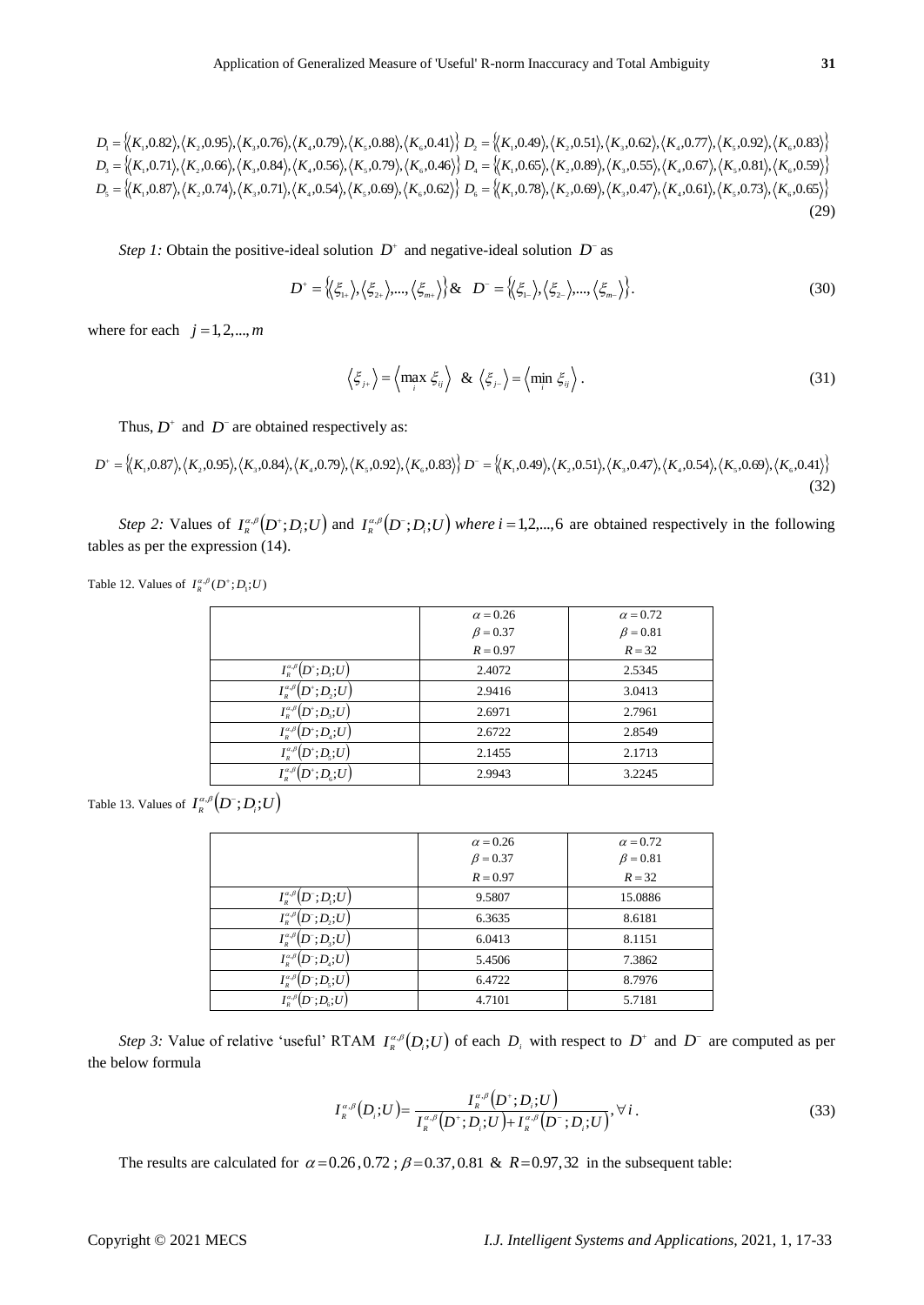Table 14. Values of  $I_R^{\alpha,\beta}(D_i;U)$ 

|                                                                                                              | $\alpha = 0.26$ | $\alpha = 0.72$ |
|--------------------------------------------------------------------------------------------------------------|-----------------|-----------------|
|                                                                                                              | $\beta = 0.37$  | $\beta = 0.81$  |
|                                                                                                              | $R = 0.97$      | $R = 32$        |
| $I_{\scriptscriptstyle R}^{\alpha,\beta}$<br>$(D_\cdot;U)$                                                   | 0.2008          | 0.1438          |
| $I_{\scriptscriptstyle R}^{\scriptscriptstyle \alpha,\beta}(D_\wr;U)$                                        | 0.3161          | 0.2608          |
| $I_{\scriptscriptstyle R}^{\scriptscriptstyle\alpha,\beta}(D_{\!\scriptscriptstyle 3};\!U)$                  | 0.3086          | 0.2562          |
| $I_{\scriptscriptstyle R}^{\scriptscriptstyle \alpha,\beta}(D_{\scriptscriptstyle 4};\!U)$                   | 0.3289          | 0.2787          |
| $I_{\scriptscriptstyle R}^{\scriptscriptstyle \alpha,\beta}\big(D_{\!\scriptscriptstyle \varsigma};\!U\big)$ | 0.2489          | 0.1979          |
| $I_{\scriptscriptstyle R}^{\scriptscriptstyle \alpha,\beta}(D_{\scriptscriptstyle 6};\!U)$                   | 0.3886          | 0.3605          |

From the above Table 14, we get the following ranking order of available choices

$$
D_1 \succ D_5 \succ D_3 \succ D_2 \succ D_4 \succ D_6. \tag{34}
$$

This implies  $D_1$  is the most appropriate choice.

#### **5. Conclusion**

In this manuscript, we have presented new generalized measure of 'useful' R-norm inaccuracy and 'useful' Rnorm total ambiguity. The fundamental properties of both the proposed measures are stated which validate these measures. The particular cases are also discussed for both the measures. Further, the information improvement measures are studied. The monotonic property of both the inaccuracy measures is discussed with respect to the parameters introduced. In the end, the application to multi-criteria decision making of 'useful' R-norm total ambiguity measure is presented.

#### **References**

- [1] D. Kerridge, "Inaccuracy and inference", *Journal of Royal Statistical Society B*, vol. 23, no. 1, 184-194, 1961.
- [2] C. E. Shannon, "A mathematical theory of communication", *Bell System Technical Journal*, vol. 27, 379-423, 623-656, 1948.
- [3] D. S. Hooda and A. Ram, "Characterization of a generalized measure of R-norm entropy", *Caribbean Journal of Mathematical Computing Science*, vol. 8(1 & 2), 18-31, 1998.
- [4] L. A. Zadeh, "Fuzzy sets", *Information and Control*, vol. 8, No. 3, 338-353, 1965.
- [5] R. K. Verma and B. D. Sharma, "A measure of inaccuracy between two fuzzy sets", *Cybernetics and Information Technologies*, vol. 11, no. 2, 13-23, 2011.
- [6] D. S. Hooda and D. K. Sharma, "Generalized R-norm information measures", *Journal of Applied Mathematics, Statistics and Informatics*, vol. 4, no.2, pp.153–168, 2008.
- [7] D. E. Boekee and V. D. Lubbe, "The R-norm information measure", *Information and Control,* 45,136-155, 1980.
- [8] D. S. Hooda and R. K. Bajaj, "On generalized R-norm measures of fuzzy information", *Journal Of Applied Mathematics, Statistics And Informatics*, vol. 4, no. 2, 199-212, 2008.
- [9] R. Verma and B. D. Sharma, "A new inaccuracy measure for fuzzy sets and its application in multi-criteria decision making", *International Journal of Intelligent Systems and Applications*, vol. 05, 62-69, 2014.
- [10] A. H. Bhat, M. A. Bhat, M. A. K. Baig and S. Manzoor, "Noiseless coding theorems of generalized useful fuzzy inaccuracy measure of order alpha and type beta," *International Journal of Fuzzy Mathematical Archive,* vol. 13, no. 2, 135-143, 2017.
- [11] A. H. Bhat, M. J. Dar and M. A. K. Baig, "Two parametric new generalized average code-word length and its bounds in terms of new generalized inaccuracy measure and their characterization", *Pakistan Journal of Statistics*, vol. 34, no. 2, 147-162, 2018.
- [12] S. M. Sofi, S. Peerzada and A. H. Bhat, "Two parametric generalized 'useful' R-norm information measure & its coding theorems", *Pakistan Journal of Statistics*, vol. 35, no. 2, 109-126, 2019.
- [13] S. M. Sofi, S. Peerzada, R. Jamil and M. A. K. Baig, "Applications of Two Parametric Generalized 'Useful' R-Norm Directed Divergence Measures" unpublished.
- [14] H. Theil, "Economics and information theory", *North-Holland Publishing Company*, Amesterdam, 1967.
- [15] S. Peerzada, S. M. Sofi and R. Jamil, "On parametric generalized R-norm: inaccuracy and fuzzy inaccuracy information measures", Journal of Applied Probability and Statistics, vol. 15, no. 3, 79-92, 2020.
- [16] S. M. Sofi, S. Peerzada and M. A. K. Baig, "Parametric generalizations of 'useful' R-norm fuzzy information measures", *International Journal of Scientific Research in Mathematical and Statistical Sciences*, vol. 5, no. 6, 164-169, 2018.